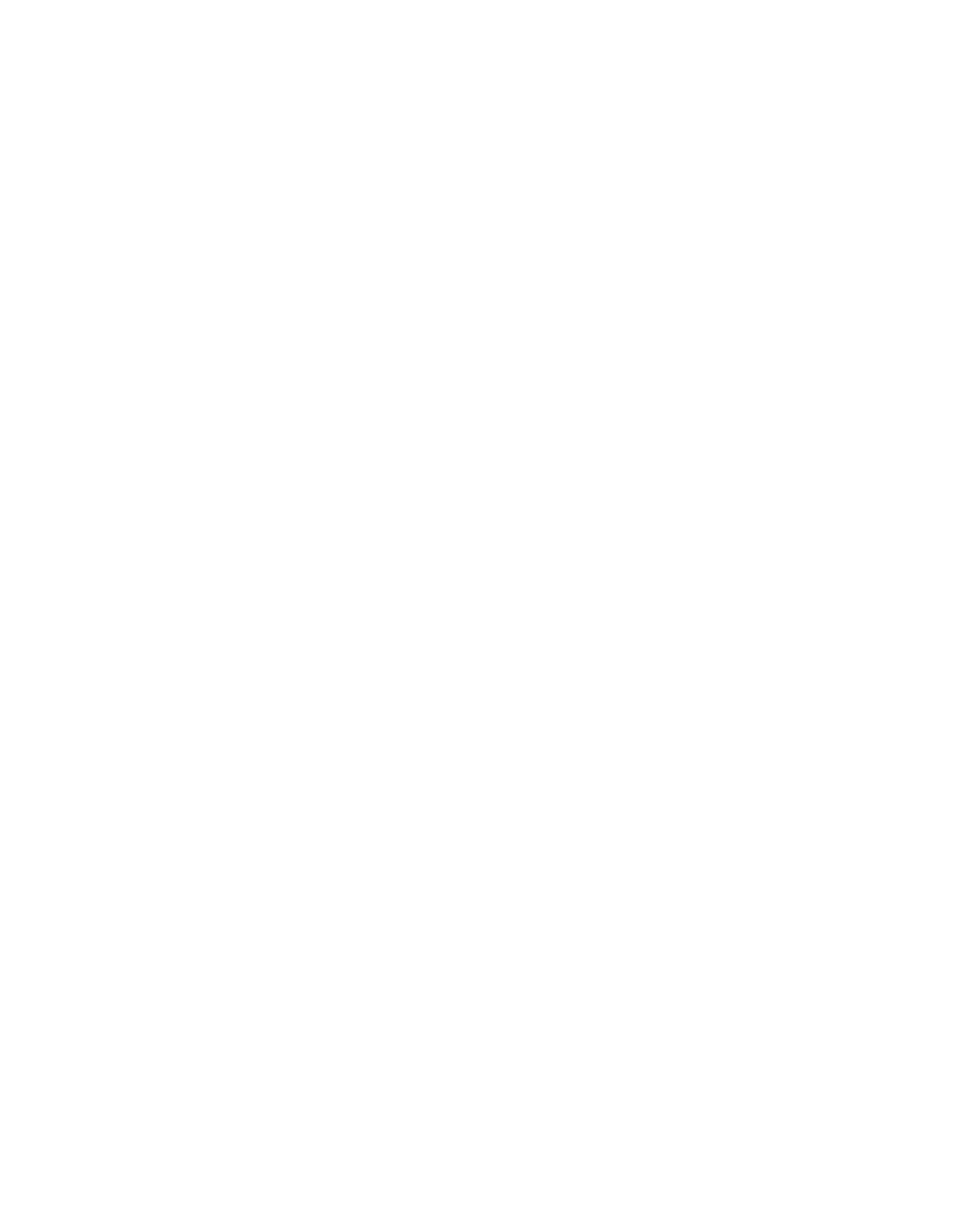# **Content**

| <b>Financial Highlight</b>                                                                | 1  |  |
|-------------------------------------------------------------------------------------------|----|--|
| Letter to the Shareholders                                                                | 2  |  |
| The Share                                                                                 | 8  |  |
| Condensed Consolidated Financial Statements for the period ended<br>30 June 2014 and 2013 | 9  |  |
| Condensed Half-Year Consolidated Income Statement<br>$\blacksquare$                       | 10 |  |
| Condensed Half-Year Consolidated Balance Sheet<br>$\blacksquare$                          | 11 |  |
| Condensed Half-Year Consolidated Cash Flow<br>$\blacksquare$                              | 12 |  |
| Condensed Half-Year Consolidated statement of changes in equity<br>$\blacksquare$         | 13 |  |
| Selected Notes to the Condensed Consolidated Financial Statements                         | 14 |  |
| Financial Calendar, Imprint and Contact                                                   | 30 |  |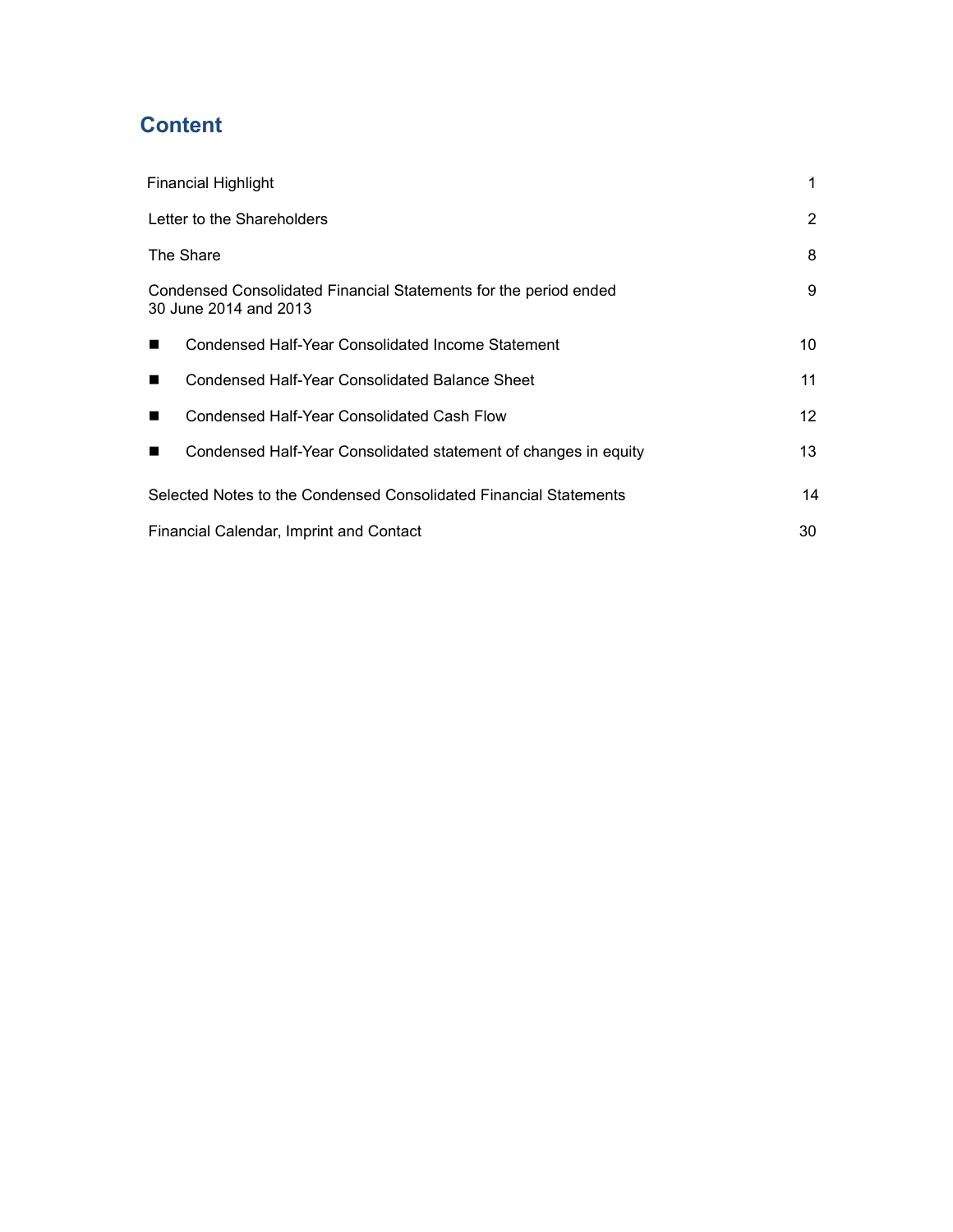# **China BPIC Surveying Instruments AG**

# **Financial Highlight**

Income Statement (for the 6-month period 30 June 2014 and 30 June 2013)

|                                   | 6-month ended | 6-month ended | $+/-$ %   |
|-----------------------------------|---------------|---------------|-----------|
| In kEUR                           | 30 June 2014  | 30 June 2013  |           |
| <b>Revenue</b>                    | 3,156         | 3,344         | $-5.6%$   |
|                                   |               |               |           |
| <b>Gross profit</b>               | 1,722         | 1,921         | $-10.4%$  |
|                                   |               |               |           |
| EBITDA <sup>1</sup>               | 1,969         | 1,929         | 2.1%      |
| Net profit                        | 1,008         | 1,215         | $-23.4%$  |
|                                   |               |               |           |
|                                   |               |               |           |
|                                   |               |               |           |
| Gross profit margin <sup>2</sup>  | 54.6%         | 57.4%         | $-2.8%$   |
|                                   |               |               |           |
| <b>EBITDA</b> margin <sup>2</sup> | 62.4%         | 57.7%         | 4.7%      |
|                                   |               |               |           |
| Net profit margin <sup>2</sup>    | 31.9%         | 36.3%         | $-4.4%$   |
| Earnings per share (basic)        | 0.20          | 0.24          | $-16.7\%$ |
|                                   |               |               |           |
|                                   |               |               |           |

1 EBIDTA refers to earnings before interests, depreciation and taxes, and iscalculated using profitfrom operation minus depreciation.

2 Gross profit margin, EBITDA margin and net profit margin are calculated using related margins figures above divided by total revenue figure above.

Balance Sheet (as of 30 June 2014 and 2013)

| In kEUR                             | 30 June 2014 | 30 June 2013 | $+/-$ % |
|-------------------------------------|--------------|--------------|---------|
| <b>Assets</b>                       |              |              |         |
| Non-current                         | 9,305        | 5,994        | 55.2%   |
| Current                             | 7,203        | 7,112        | 1.3%    |
| <b>Total assets</b>                 | 16,508       | 13,106       | 26.0%   |
|                                     |              |              |         |
| <b>Equity and liabilities</b>       |              |              |         |
| Capital and reserves                | 8,239        | 6,189        | 33.1%   |
| <b>Current liabilities</b>          | 8,269        | 6,917        | 19.5%   |
| <b>Total equity and liabilities</b> | 16,508       | 13,106       | 26.0%   |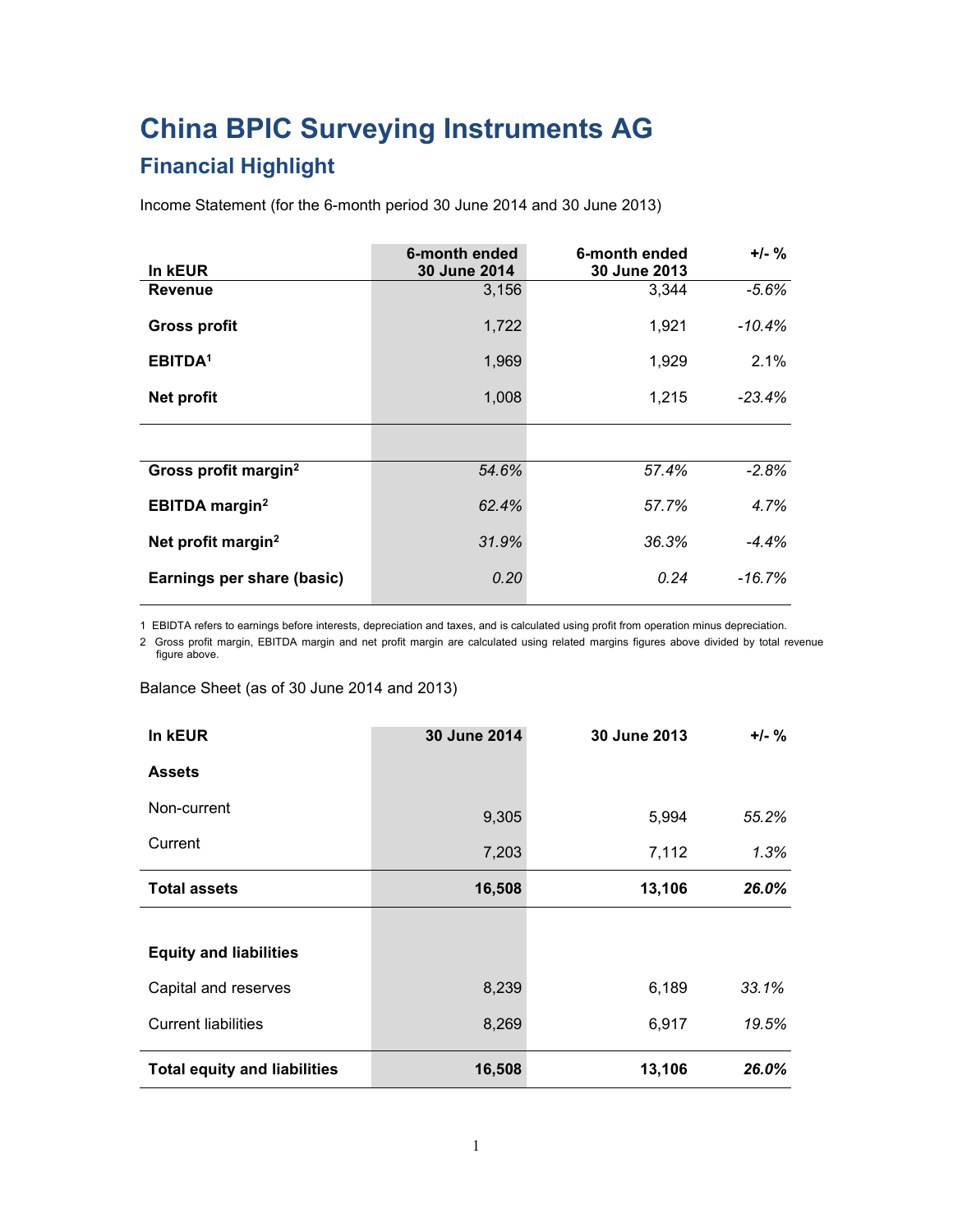# **Letter to the Shareholders**

Dear Shareholders,

The first half of fiscal year 2014 saw a challenging economic environment in China as the growth of the world's second largest economy has slowed down since the end of 2012. Construction industry in China was somehow affected as well.

Under these situations, the financial results from the first six-month of 2014 is not up to our satisfaction. However, during these six months, we have increased our production capacity and product range. After the commercial operation of our new semi-automatic assembly lines in June 2014, we expect there would be an increase in both outputs and sales in the second-half of 2014. A few new products are in the pipeline, and in fact, we have already launched our new products to some of our direct distributors in China in small scale. Our production facilities are well equipped and ready for mass production of our new products. We expect our new products to achieve a higher sales in the second-half of 2014.

Our management has also well prepared for the challenging period ahead of us in 2014. Facing with stiff competition couple with slow economy in China, we have to expand our product range as well as distribution channel to further enhance the profitability and market shares of the Group. In addition, we are proud to announce that we have recently, through partnering with the Research and Development Center at the Ministry of Railways, successfully developed a device, Railway-Tunneling Gauge, which is used for high-speed railway inspection. This is a proof of our technology capability as well as marking an expansion of our products' application into a new field of high-speed railway.

We still remained optimistic that we can further leverage on our advanced R&D capability to explore value-creating business opportunities to our shareholders.

#### *Group Structure*

The existing group structure of BPIC remained unchanged from our last published Annual Report for the year ended 31 December 2013. The existing group structure of BPIC was formed on 31 July 2012 by way of a contribution in kind, when the transfer of the entire share capital in China BPIC Surveying Instruments Company Limited (**"BPIC HK"**) into BPIC AG took legal effect. BPIC HK is an intermediate holding company for the Group's operating entity Beijing Precise Instruments Company Limited (**"BPIC PRC"**) and Boxin Dingsheng Software Technology (Beijing) Limited (**"Boxin Dingsheng"**), which are both located in the PRC. The operating business of the Group is carried out by BPIC PRC and Boxin Dingsheng.

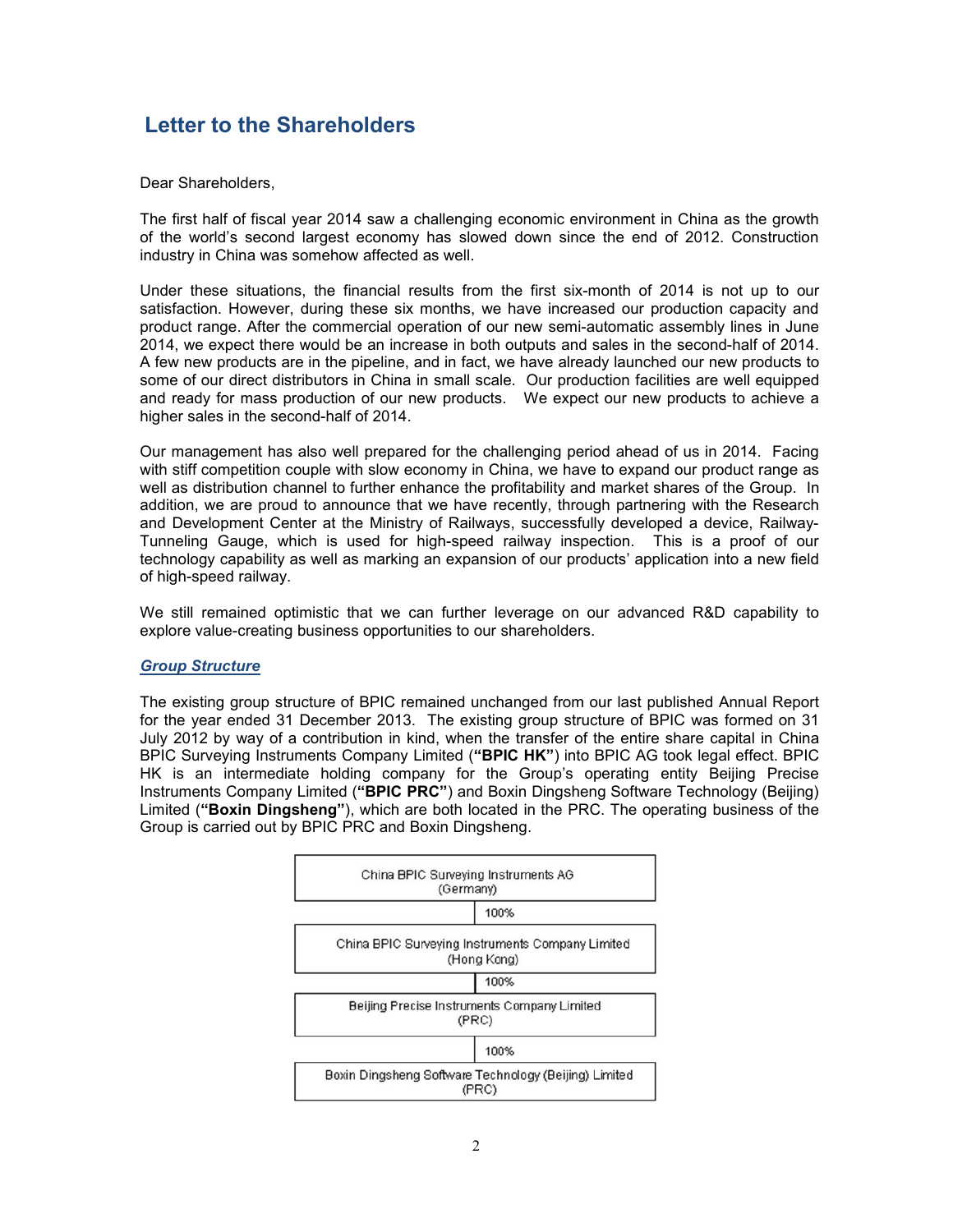#### Key financial figures

- Revenue for 6-month period ended 30 June 2014 reported at kEUR3,156 as compared to kEUR3,344 million for 30 June 2013.
- Gross profit decreased by 10.4% to kEUR1,722 with a gross profit margin of 54.6% comparable to 6-month period ended 30 June 2013 of kEUR1,921 or 57.4%.
- Profit before tax, interest and depreciation increased by 2.1% to kEUR 1,969 with EBITDA margin of 62.4%

#### *Revenue*

Sales in first half of fiscal year 2014 decreased marginally to EUR 3.16 million (2013 1H: EUR 3.34 million)as compared to prior year corresponding 6-month results primarily attributed to a minor decrease in output quantity caused by some temporary production suspensions to fine-tune the production workflow of its assembly lines. We remained strong focus expanding our distribution network and our product range in order to achieve a better result in the second-half of 2014.

| <b>kEUR</b>                     | 6-month ended<br><b>30 June 2014</b> | 6-month ended<br>30 June 2013 | $+/-$ %   |
|---------------------------------|--------------------------------------|-------------------------------|-----------|
| <b>Branded Product Business</b> | 2,576                                | 2,834                         | $-10.0\%$ |
| <b>ODM Business</b>             | 580                                  | 510                           | 13.7%     |
| <b>Total</b>                    | 3,156                                | 3.344                         | $-5.6%$   |

Sales for branded products during the period of review:

|                                      | 6-month<br>ended             | 6-month<br>ended             |                                 |
|--------------------------------------|------------------------------|------------------------------|---------------------------------|
| <b>Products</b>                      | 30 June 2014<br><b>Units</b> | 30 June 2013<br><b>Units</b> | Average price<br>Per unit (EUR) |
| Electronic Theodolite (DT-2)         | 2,310                        | 2,672                        | $310 - 330$                     |
| Electronic Theodolite (DT-5)         | 90                           | 78                           | $290 - 300$                     |
| Laser Electronic Theodolite          | 1,982                        | 1,227                        | $320 - 335$                     |
| Electronic Total Station             | 997                          | 1,235                        | $1,100 - 1,150$                 |
| Construction Cross-Line Laser (VH21) | 936                          | 1,107                        | $60 - 75$                       |
| Construction Cross-Line Laser (VH41) | 825                          | 1,013                        | $80 - 100$                      |
| <b>Total</b>                         | 7,140                        | 7,332                        |                                 |

Electronic Theodolite, Laser Electronic Theodolite and Electronic Total Station remained as our core products for both of the periods, which comprised more than 80% of the total revenue from Branded Product Business.

ODM business for 30 June 2014 and 2013 mainly comprised design and manufacture surveying instruments under customers' brand name and sales of software.

#### *Cost of sales*

Cost of sales comprises cost of purchased service for ODM business, core components cost, labor costs for personnel employed in production, depreciation of property, plant and equipment used for production purposes, operating lease expenses etc.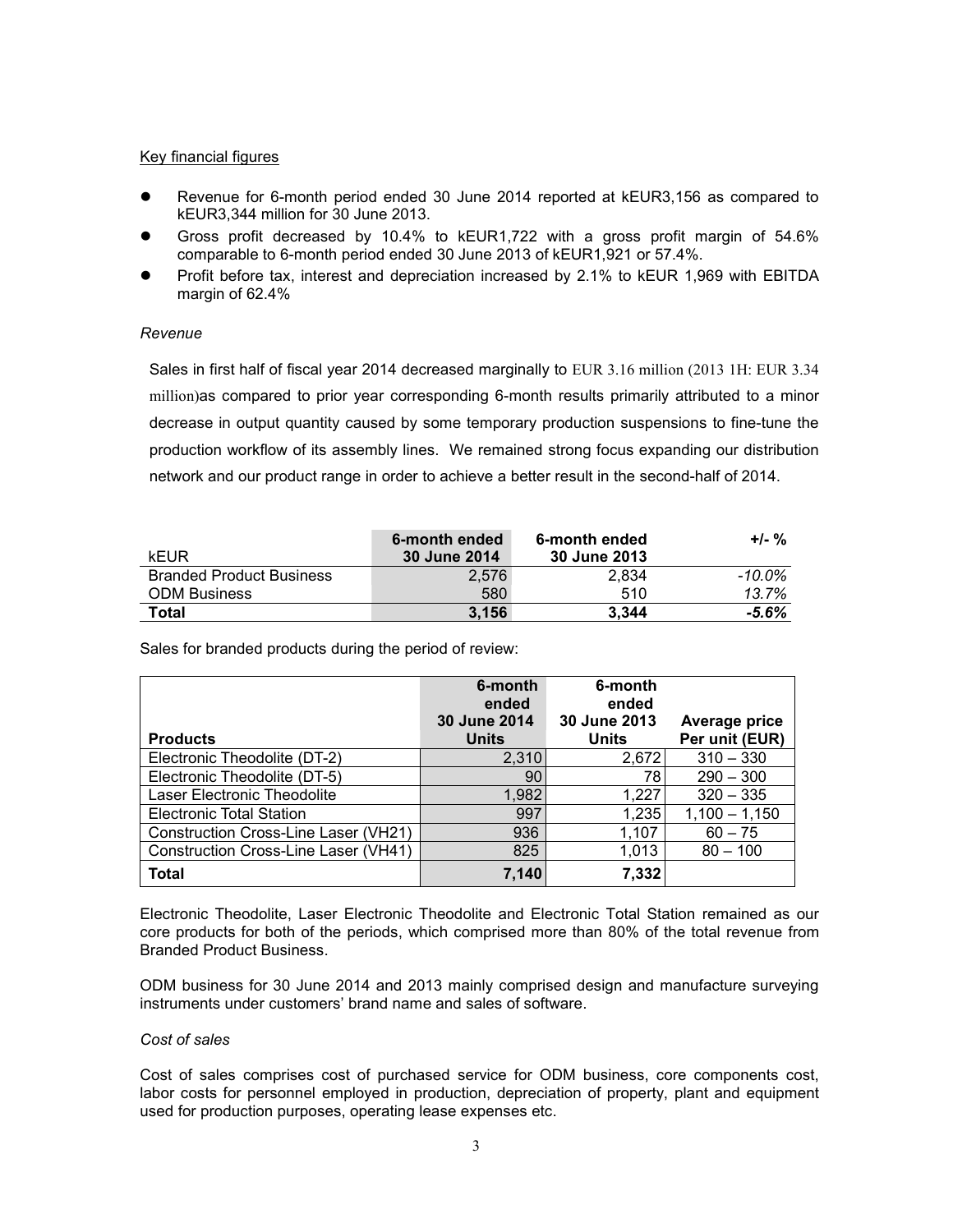Even though sales had decreased marginally, cost of sales for six-month period ended 30 June 2014 remained consistent with the corresponding 6-month period in prior year. This is solely due to higher depreciation charges from the additions of new equipment during the last 12 months. *Gross profit margin analysis*

The gross profit margin decreased marginally by 2.8% for 6-month period ended 30 June 2014 of 54.6% (2013 : 57.4%) primarily due to higher depreciation charged for the additions of fixed assets.

#### *Sales and distribution expenses*

Selling and distribution expenses are mainly transportation expenses for the delivery of goods to regional dealers. All BPIC products were sold in batch directly to distributors, who subsequently re-sold them to end customers e.g. private and governmental surveying, construction and engineering companies. This enabled BPIC to keep its costs of distribution low even though the Group's sales increased dramatically. This approach has also contributed to BPIC's low marketing and sales expenses, as BPIC did not incur costs for its own distributors.

#### *Administrative expenses*

The administrative expenses largely consist of administration staff salaries, rental expenses of the administrative office, utilities etc. The administrative expenses remained consistent for both periods.

#### *Income taxes*

For the 6-month period ended 30 June 2014 and 2013, the income taxes reflected an effective tax rate of 35.5% and 29.5% respectively. The higher effective tax rate for both periods was attributed to the effects of preferential tax rates and non-deductible expenses.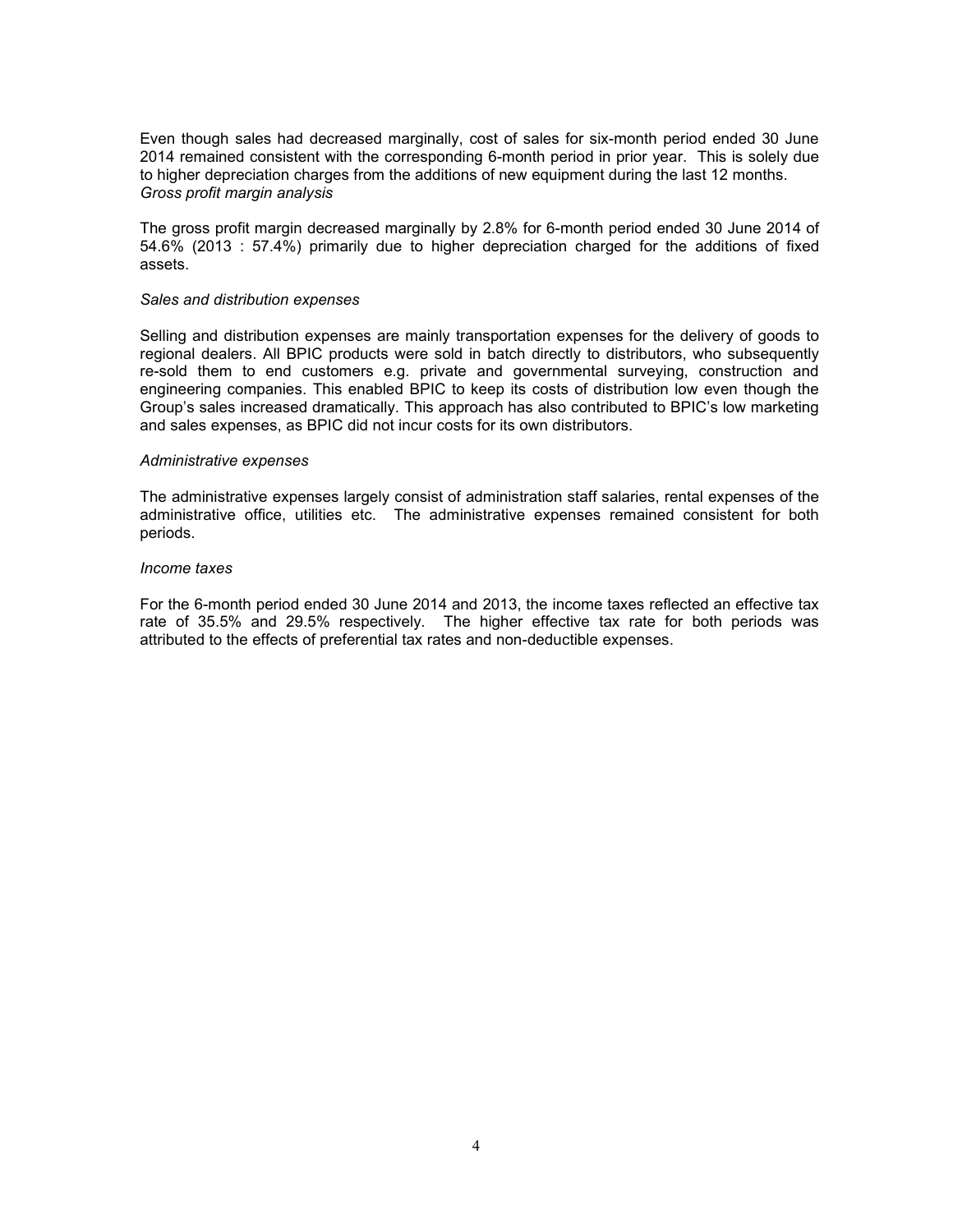#### **Balance sheets ended 30 June 2014 and 2013**

#### *Non-current assets*

We continued to invest in our machineries to cater for the high demand of our products. In the first six months of 2013, we have purchased kEUR 804 of machineries, including one semi-auto assembly line, renovation of the factory, models for new productsand new equipment, in order to improve our production efficiency.

#### *Current assets*

#### *Inventories*

|                | 30 June 2014 | 30 June 2013 |
|----------------|--------------|--------------|
|                | <b>kEUR</b>  | <b>kEUR</b>  |
| Raw materials  | 1,381        | 419          |
| Finished goods | 141          | 413          |
|                | 1,522        | 832          |

Inventories comprise raw materials and finished goods. The increase from kEUR 832 as at 30 June 2013 to kEUR 1,522 as at 30 June 2014 was primarily due to bulk purchased of raw materials for new semi-automatic assembly line as we foresee a higher sales orders in the second half of the year.

#### *Trade and other receivables*

|                                 | 30 June 2014<br><b>kEUR</b> | 30 June 2013<br><b>kEUR</b> |
|---------------------------------|-----------------------------|-----------------------------|
| Trade receivables               | 3,106                       | 2,547                       |
| Amount due from a related party |                             | 682                         |
| Deposit and other receivables   | 1,478                       | 2,101                       |
|                                 | 4,584                       | 5,330                       |

Trade and other receivables decreased by kEUR 746 to kEUR 4,584 as at 30 June 2014 compared to corresponding 6-month period in prior year of kEUR 5,330. The decrease was primarily attributed to capitalize deposits paid for acquisition of fixed assets and collections of amount due from a related party. The decrease was partially offset by increased in trade receivables by kEUR 559, the amount due from our distributors. Management is closely monitoring the amount outstanding and as at the date of this report, management do not foresee any doubtful debts.

#### *Equity*

Capital and reserves for both periods stood at kEUR 8,239 and kEUR 6,189. Higher reserves in the period ended 30 June 2014 was largely driven by profit generated in the last 12 months.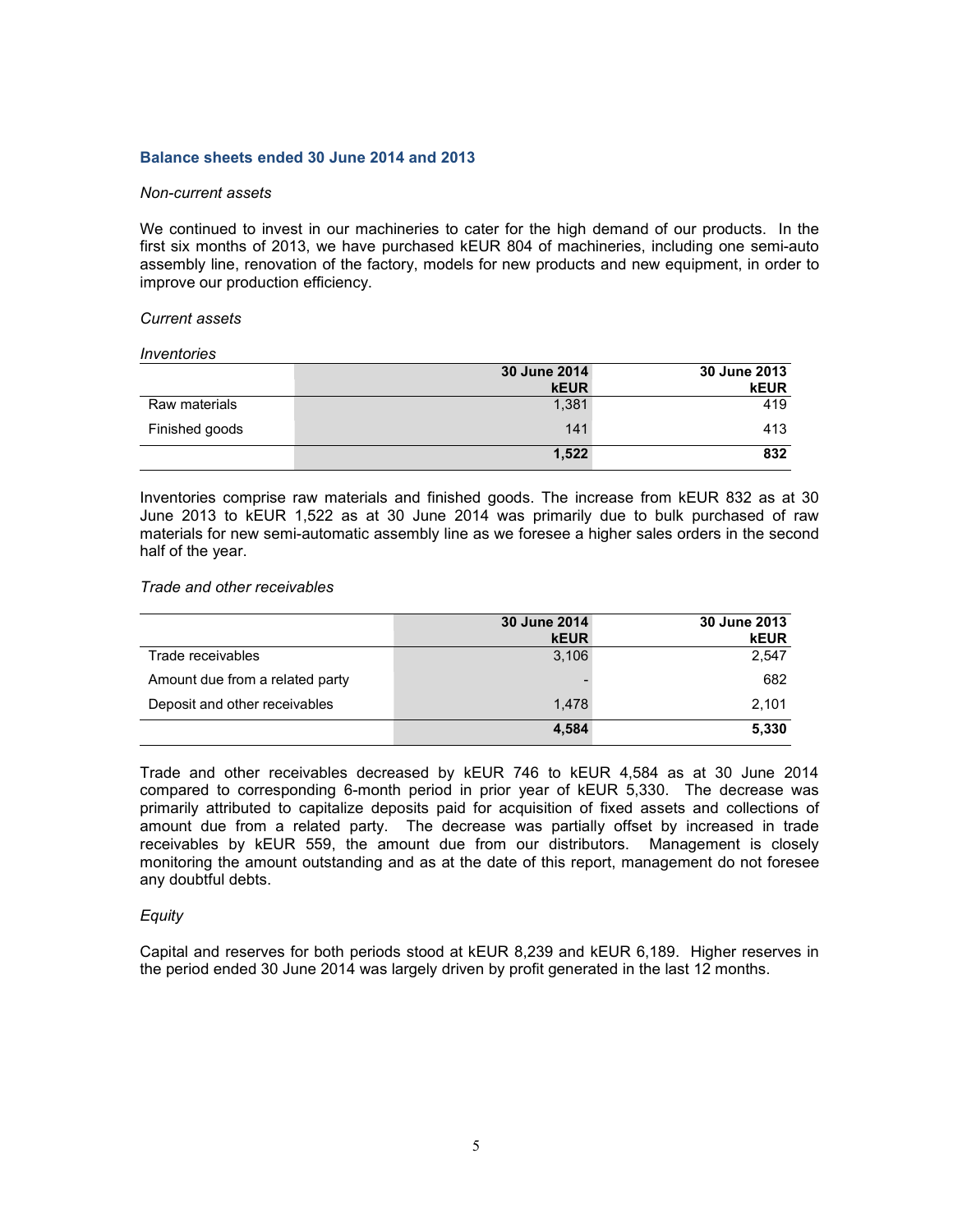#### *Current liabilities*

#### *Trade and other payables*

|                               | 30 June 2014       | 30 June 2013       |
|-------------------------------|--------------------|--------------------|
| Trade payables                | <b>kEUR</b><br>121 | <b>kEUR</b><br>657 |
|                               |                    |                    |
| Other payables                | 4,618              | 3,328              |
| Amount due to holding company |                    | 310                |
|                               | 4,739              | 4,295              |

Total trade and other payables increased by kEUR 444 from kEUR 4,295 as of 30 June 2013 to kEUR 4,739 as of 30 June 2014 was mainly due to increase in accruals for sales and income taxes to be paid by kEUR 427 (30 June 2014 kEUR 3,755; 30 June 2013 kEUR 3,328). All taxes have been fully computed and accrued based on the applicable tax rate pursuant to the relevant tax laws and regulations in the PRC.

#### *Working capital*

BPIC is closely monitoring its working capital at all times to ensure a sufficient cash flow to operate its business and to settle all liabilities as and when they fall due. As at the balance sheet date, BPIC had no bank borrowings. All operating cash outflows and capital expenditures are financed by funds generated by BPIC's operating activities.

#### **Cash Flow and Capital Resources**

|                                                          | 6-month ended<br>30 June 2014 | 6-month ended<br>30 June 2013 |  |
|----------------------------------------------------------|-------------------------------|-------------------------------|--|
|                                                          | <b>kEUR</b>                   | <b>kEUR</b>                   |  |
| Cash flows from operating activities                     | 906                           | 1,449                         |  |
| Cash flow used in investing activities                   | (237)                         | (820)                         |  |
| Net increase in cash and cash equivalents                | 669                           | 629                           |  |
| Cash and cash equivalents at the beginning of the period | 435                           | 225                           |  |
| Effect of foreign exchange changes                       | (7)                           | 96                            |  |
| Cash and cash equivalents at the end of period           | 1,097                         | 950                           |  |

#### *Net cash from operating activities*

Net cash from operating activities for the 6-month period ended 30 June 2014 was lower than the corresponding period by kEUR 543 (37.5%). The decrease was mainly attributable to bulk purchases of raw materials.

*Net cash used in investing activities*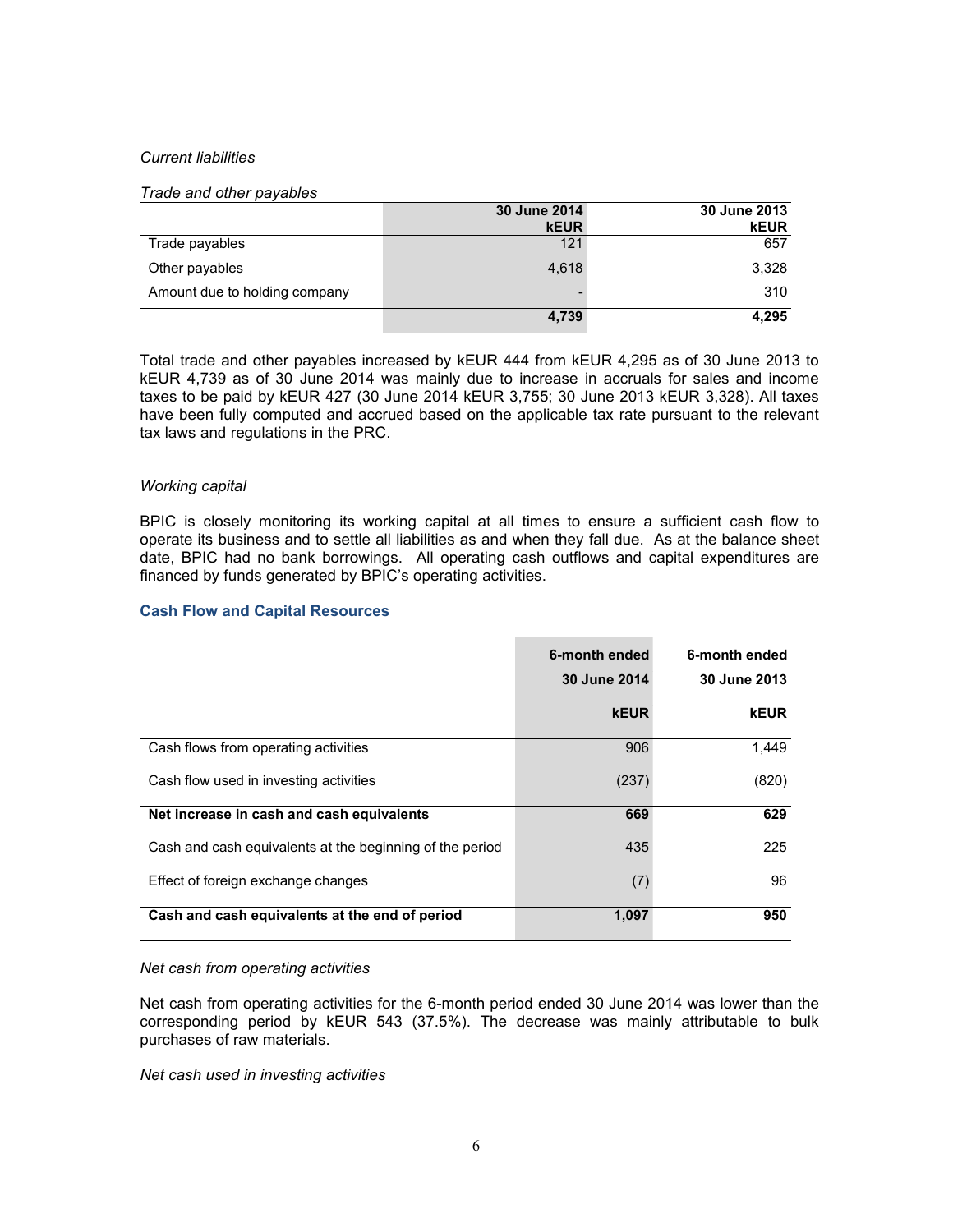Net cash used in investing activities comprised purchases of production equipment and model equipment for business expansion and new products of kEUR 237 and kEUR 820 for both 6 month period ended 30 June 2014 and 2013. *Net cash generated from financing activities*

There was no financing activity incurred in the first-half of both financial year 2014 and 2013.

#### **Outlook**

In view of the slowdown in Chinese market in first half of the year, we remain confident to achieve a slightly better operating profit compared to last year given that launching of new products and better sales effort should contribute to higher revenues to the Group. Government is recently implementing policies to stimulate Chinese property market (i.e. losing controls on household purchase property and interests rate discount for housing loans), we foresee these plans can stimulate the property market moving forward. All construction-related industries would benefit from these supporting policies.

In addition, our R&D team have recently, through partnering with the Research and Development Center at the Ministry of Railways, successfully developed a device, Railway-Tunneling Gauge, which is used for high-speed railway inspection. This is a proof of our technology capability as well as marking an expansion of our products' application into a new field of high-speed railway. This will enhance the publicity of our brand name as well as proving the quality of our R&D team.

In summary, we expect that next 6-month will be a challenging period for. Nevertheless, we remain confident to achieve a slightly better operating profit compared to last year given that launching of new products and better sales effort should contribute to higher revenues to the Group. Contrary please note that these expectations are subject to uncertainty even if currently we do not have any information as to any contrary development. The future perspective of China BPIC Surveying Instruments AG highly depends on the economic development in China, but also on the ability to develop, produce and distribute qualitative and affordable surveying instruments.

The second half in general is better than the first half as the Chinese Lunar New Year festival took place in January/February. On the overall, with all the efforts we have made, we are optimistic about the future ahead and we believe what we have done has paved the way for sustainable development for our company and enable us to grow towards being one of the leading PRC surveying instruments manufacturers.

We appreciate the support that we have received from you, our Shareholders, in the first half of 2014. We will continue to grow BPIC Group with our best effort and generate maximum returns to the Company and Shareholders.

Sincerely yours,

Wei XIE Managing Director of China BPIC Surveying Instruments AG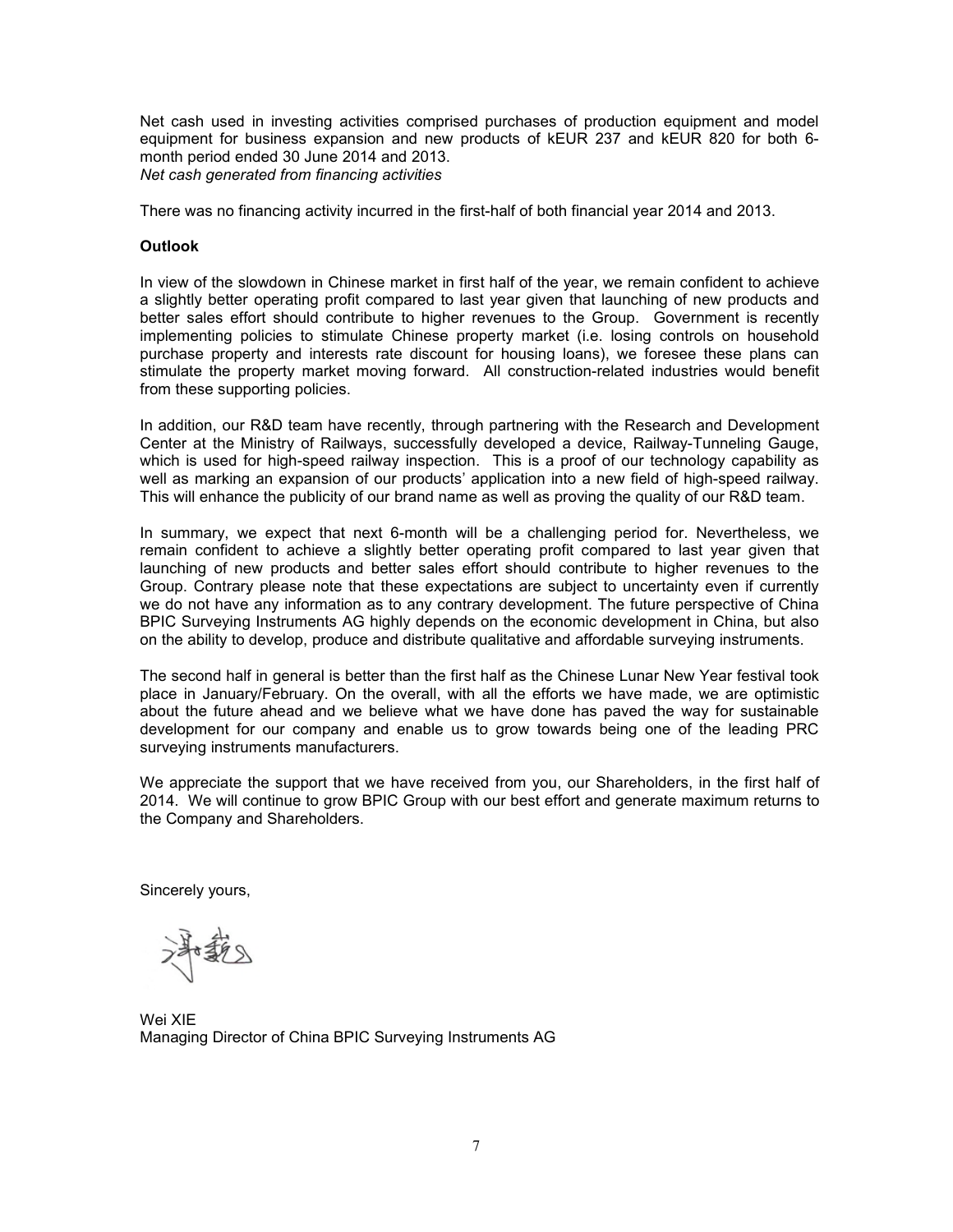# **The Share**

#### **Development of Share Price**

BPIC AG's share price development did not reflect its goof interim result in the first half of FY 2014. On 2nd January 2014, the first trading day of the current financial period, the BPIC AG's share started with a closing price of EUR 3.25 on Xetra. The stock reached its high of EUR 5.22 on 22 August 2014. The share price took a downturn and touched its lowest of EUR 2.151 on 7 January 2014 during the period. BPIC AG was not aware of any specific reason leading to the drop in share price recently.



#### **Relative Share Price Development in %** 1 January 2014 to 31 August 2014

#### **Basic Data**

| ISIN / WKN /Ticker           | DE000A1PG508 / A1PG50 / CSY |
|------------------------------|-----------------------------|
| <b>Trading Sector</b>        | Industrial                  |
| Commencement of Trading      | 20 November 2012            |
| <b>Share Capital</b>         | EUR 5,154,646               |
| <b>Designated Sponsor</b>    | <b>VEM Aktienbank AG</b>    |
| <b>Market Capitalization</b> | EUR 26,845,396              |
| as of 30 August 2014         |                             |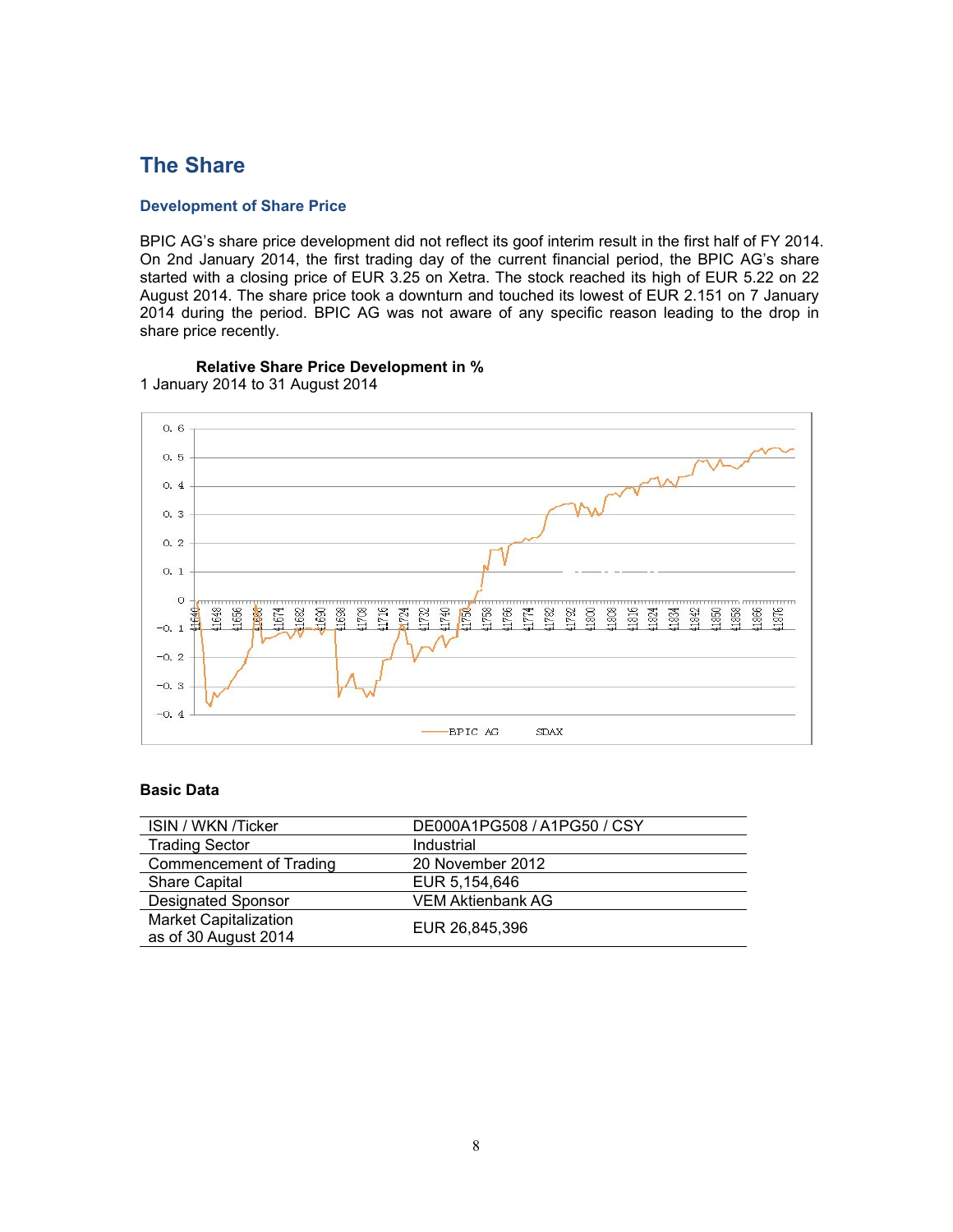# **Condensed Consolidated Financial Statements For the period ended 30 June 2014 and 2013**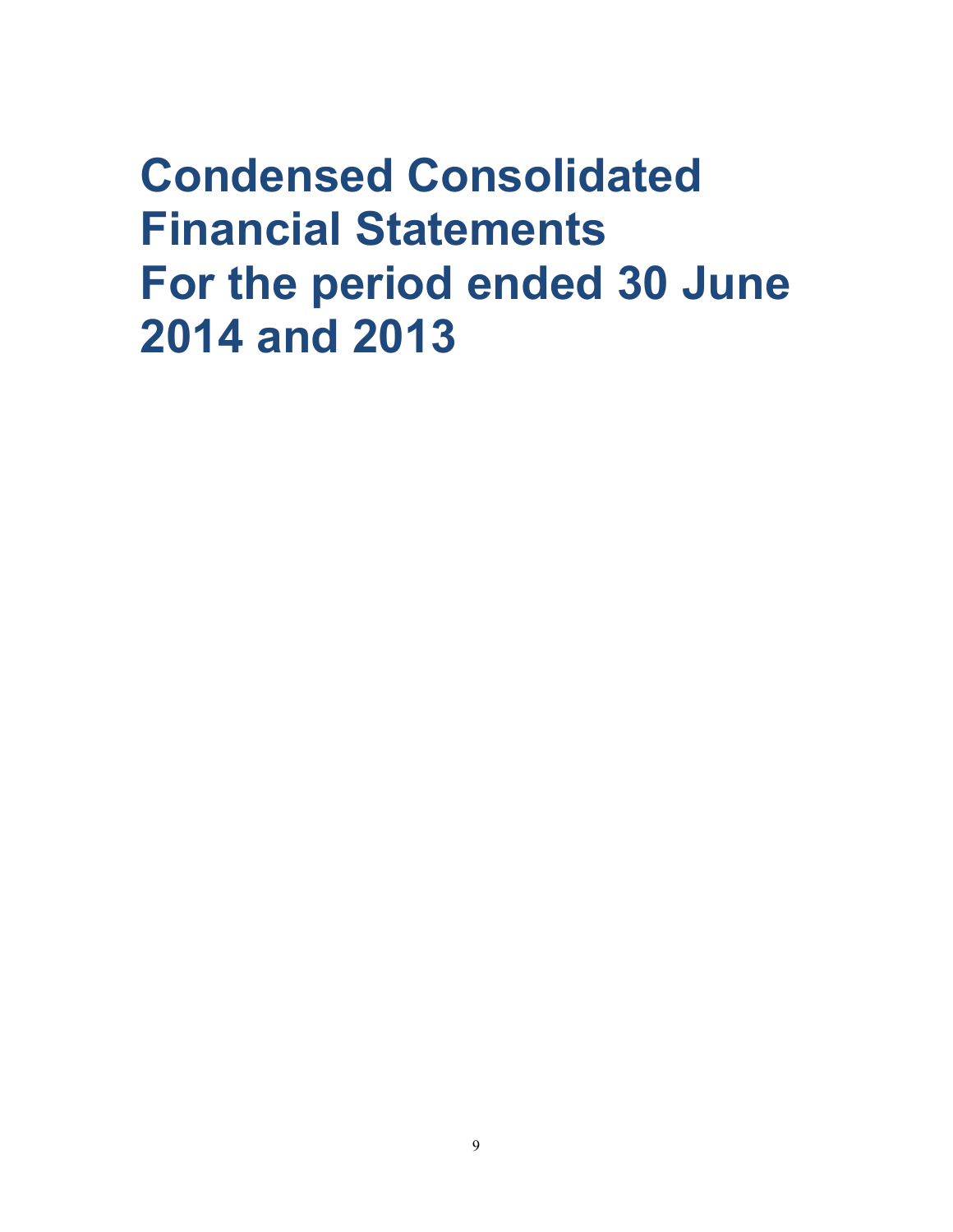# **Condensed Consolidated Financial Statements**

# **Condensed Half-year Consolidated Statement of Comprehensive Income**

|                                                       | <b>Six months ended</b><br>30 June 2014<br><b>kEUR</b> | <b>Six months ended</b><br>30 June 2013<br><b>kEUR</b> |
|-------------------------------------------------------|--------------------------------------------------------|--------------------------------------------------------|
| <b>Revenue</b>                                        | 3,156                                                  | 3,344                                                  |
| Cost of sales                                         | (1, 434)                                               | (1, 423)                                               |
| <b>Gross profit</b>                                   | 1,722                                                  | 1,921                                                  |
| Other operating income                                | 59                                                     | 17                                                     |
| Selling and distribution expenses                     | (3)                                                    | (3)                                                    |
| Administrative expenses                               | (213)                                                  | (211)                                                  |
| Profit before income tax                              | 1,565                                                  | 1,724                                                  |
| Income tax expense                                    | (557)                                                  | (509)                                                  |
| Profit for the period, attributable to owners         | 1,008                                                  |                                                        |
| of the parent                                         |                                                        | 1,215                                                  |
| Other comprehensive income:                           |                                                        |                                                        |
| Currency translation differences                      | (76)                                                   | 199                                                    |
|                                                       |                                                        |                                                        |
| comprehensive<br>for<br>the<br><b>Total</b><br>income | 932                                                    | 1,414                                                  |
| period, attributable to owners of the parent          |                                                        |                                                        |
|                                                       |                                                        |                                                        |
| Earnings per share                                    |                                                        |                                                        |
| Basic                                                 | 0.20                                                   | 0.24                                                   |
| <b>Diluted</b>                                        | 0.20                                                   | 0.24                                                   |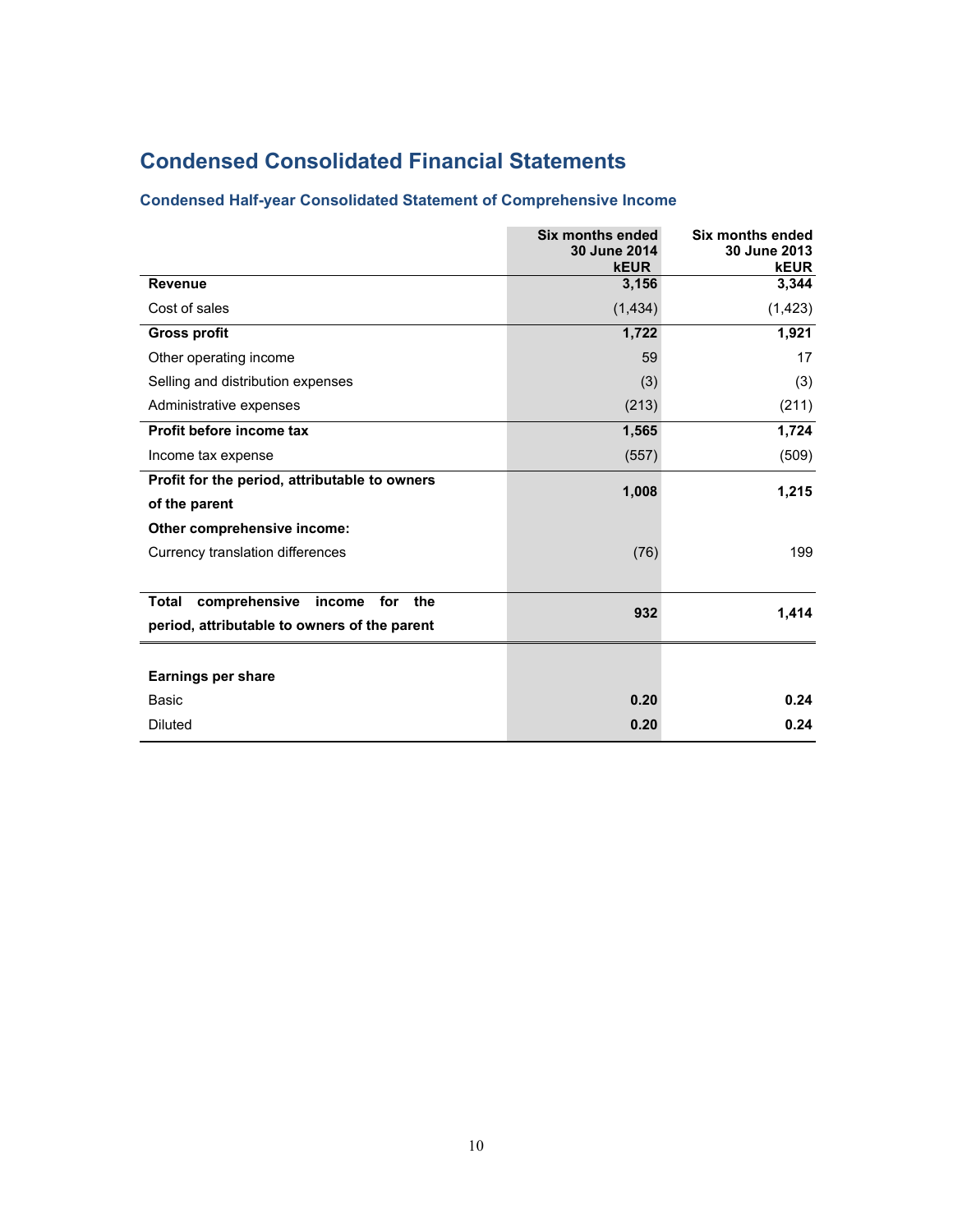|--|--|

|                                                                                        | 30 June 2014<br><b>kEUR</b> | 30 June 2013<br><b>kEUR</b> |
|----------------------------------------------------------------------------------------|-----------------------------|-----------------------------|
| <b>ASSETS</b><br><b>Non-current assets</b>                                             |                             |                             |
| Plant and equipment                                                                    | 6,356                       | 5,994                       |
| Intangible assets                                                                      | 706                         |                             |
| Construction-in-progress                                                               | 2,238                       |                             |
| Deferred income tax assets                                                             | 5                           |                             |
| <b>Total non-current assets</b>                                                        | 9,305                       | 5,994                       |
| <b>Current assets</b><br>Inventories                                                   | 1,522                       | 832                         |
| Trade and other receivables                                                            | 4,584                       | 5,330                       |
| Cash and cash equivalents                                                              | 1,097                       | 950                         |
| <b>Total current assets</b>                                                            | 7,203                       | 7,112                       |
| <b>Total Assets</b>                                                                    | 16,508                      | 13,106                      |
| <b>EQUITY AND LIABILITIES</b><br><b>Equity attributable to owners</b><br>of the parent |                             |                             |
| Share capital                                                                          | 5,155                       | 5,155                       |
| Capital reserves                                                                       | 119                         | 119                         |
| Foreign exchange difference                                                            | 76                          | 389                         |
| Chinese statutory reserves                                                             | 34                          | 30                          |
| Retained earnings                                                                      | 2,855                       | 496                         |
| <b>Total equity</b>                                                                    | 8,239                       | 6,189                       |
| <b>Current liabilities</b><br>Trade and other payables                                 | 4,739                       | 4,295                       |
| Current tax liabilities                                                                | 3,530                       | 2,622                       |
| <b>Total current liabilities</b>                                                       | 8,269                       | 6,917                       |
| <b>Total equity and liabilities</b>                                                    | 16,508                      | 13,106                      |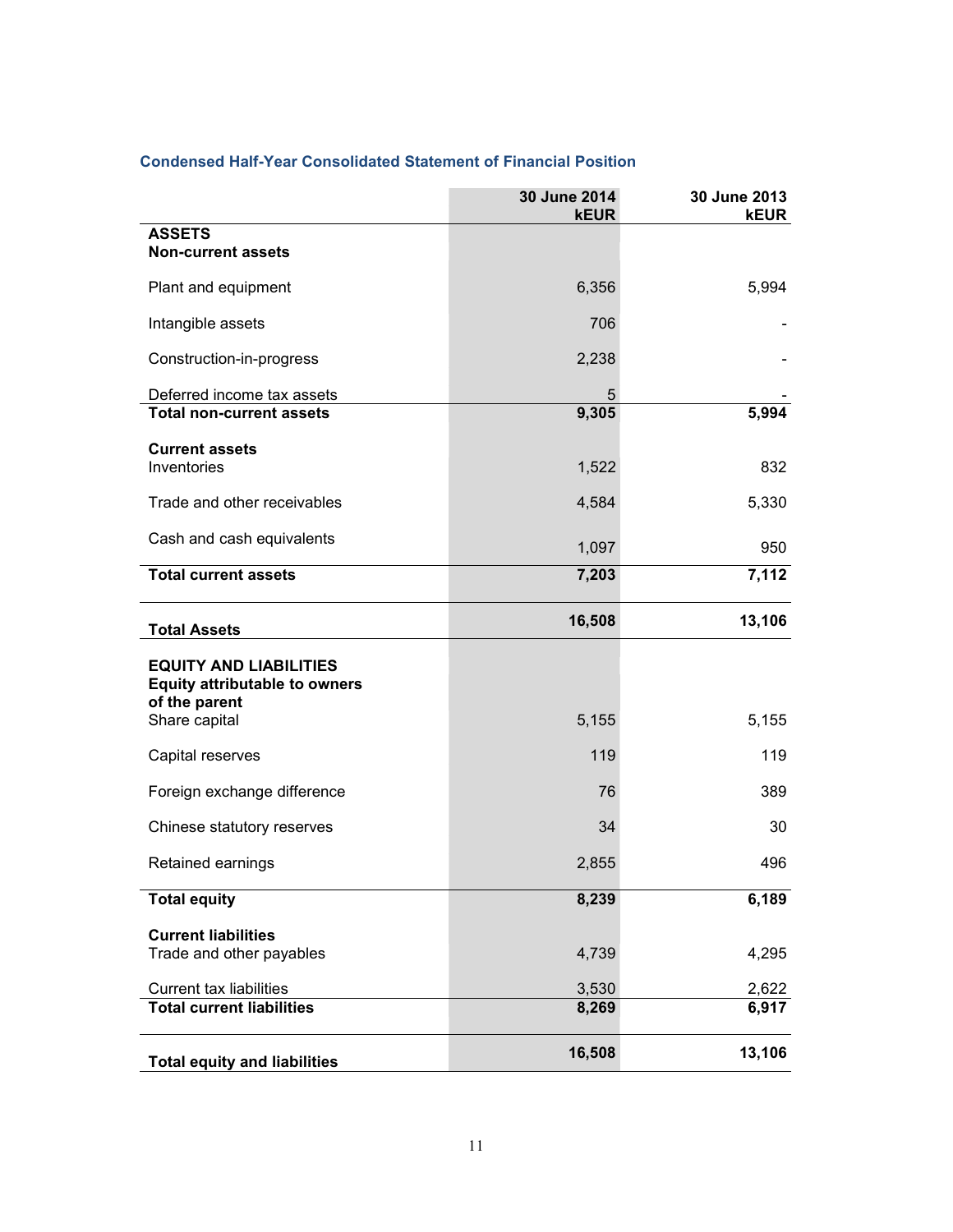| <b>Condensed Half-Year Consolidated Statement Of Cash Flows</b> |  |
|-----------------------------------------------------------------|--|
|-----------------------------------------------------------------|--|

|                                                   | <b>Unaudited</b> | <b>Unaudited</b> |
|---------------------------------------------------|------------------|------------------|
|                                                   | 6-month ended    | 6-month ended    |
|                                                   | 30 June 2014     | 30 June 2013     |
|                                                   | <b>EUR'000</b>   | <b>EUR'000</b>   |
| Cash flows from operating activities              |                  |                  |
| Profit for the period before taxation             | 1,565            | 1,724            |
| Adjustments for:                                  |                  |                  |
| Depreciation of plant and equipment               | 404              | 205              |
| Operating profit before working capital changes   | 1,969            | 1,929            |
| (Increase)/Decrease in inventories                | (1,076)          | (475)            |
| Increase in trade and other receivables           | (318)            | (690)            |
| Increase in trade and other payables              | 329              | 710              |
| Cash generated from operations                    | 904              | 1,474            |
| Income tax paid                                   | 2                | (25)             |
| Net cash from operating activities                | 906              | 1,449            |
| Cash flows from investing activities              |                  |                  |
| Purchase of plant and equipment                   | (237)            | (820)            |
| Net cash used in investing activities             | (237)            | (820)            |
| Net increase in cash and cash equivalents         | 669              | 629              |
| Cash and cash equivalents at the beginning of the | 435              | 225              |
| period<br>Effect of foreign exchange changes      | (7)              | 96               |
| Cash and cash equivalents at the end of period    | 1,097            | 950              |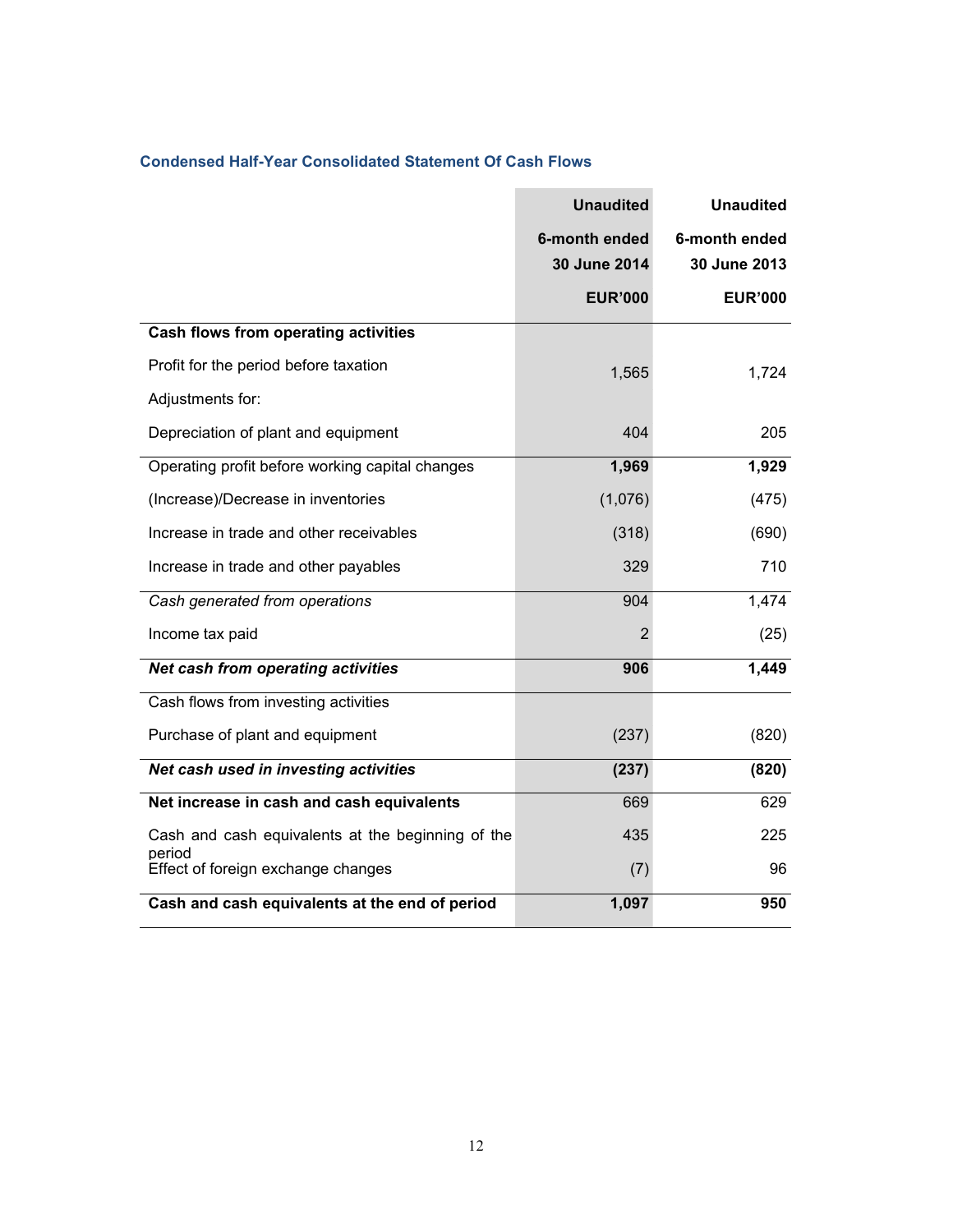# **Condensed Consolidated Statement of Changes In Equity**

| in kEUR                                                       | <b>Share capital</b><br><b>AG</b> | <b>Capital Re-</b><br><b>serves</b> | <b>Chinese</b><br>statutory<br>reserves | <b>Retained</b><br>earnings* | <b>Currency</b><br>translation<br>reserve<br>(other<br>comprehen-<br>sive income) | <b>Total equity</b> |
|---------------------------------------------------------------|-----------------------------------|-------------------------------------|-----------------------------------------|------------------------------|-----------------------------------------------------------------------------------|---------------------|
| <b>Balance as of</b><br>1 January<br>2013                     | 5,155                             | 119                                 | 30                                      | (719)                        | 190                                                                               | 4,775               |
| Total<br>comprehensive<br>income*                             | 0                                 | 0                                   | $\pmb{0}$                               | 1,215                        | 199                                                                               | 1,414               |
| <b>Balance as of</b><br>30 June 2013                          | 5,155                             | 119                                 | 30                                      | 496                          | 389                                                                               | 6,189               |
| Total<br>comprehensive<br>income*                             | $\Omega$                          | 0                                   | $\mathbf 0$                             | 1,355                        | (237)                                                                             | 1,118               |
| Transfer to<br>statutory<br>reserve                           | 0                                 | 0                                   | 4                                       | (4)                          | $\mathbf 0$                                                                       | 0                   |
| <b>Balance as of</b><br>31 December<br>2013/<br>1January 2014 | 5,155                             | 119                                 | 34                                      | 1,847                        | 152                                                                               | 7,307               |
| Total<br>comprehensive<br>income                              | 0                                 | 0                                   | $\mathbf 0$                             | 1,008                        | (76)                                                                              | 932                 |
| <b>Balance as of</b><br>30 June 2014                          | 5,155                             | 119                                 | 34                                      | 2,855                        | 76                                                                                | 8,239               |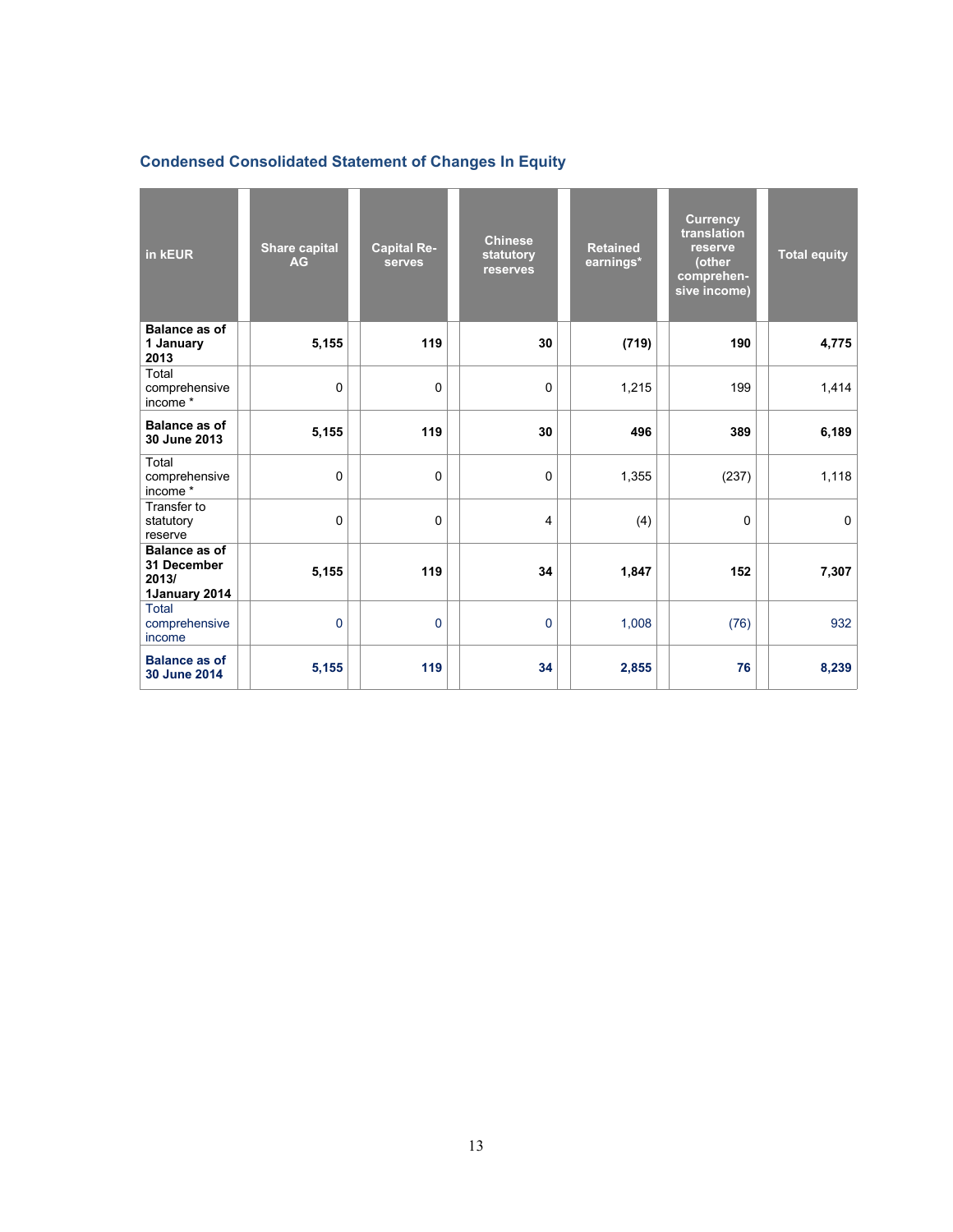# **Selected Notes to the Condensed Half-Year Consolidated Financial Statements**

# **1. Background and Basis of Preparation**

# **1.1 The Company**

#### **Formation, business name, registered office, financial year and shares of the Company**

China BPIC Surveying Instruments AG ("the Company" or "BPIC AG") is the parent company of the BPIC Group and was formed by means of a notarial deed of incorporation, dated 18 July 2012. The Company is registered as a German listed stock corporation under the registration number HRB 123952 at the local court in Hamburg. The legal domicile of the Company is located at Schopenstehl 22, 3rd floor, 20095 Hamburg, Germany. The principal place of business of the Group is located in Room 313, Unit 2, Building 3, ZhuJiangmoer International, ChangPing District, Beijing, China ("PRC"). The Company's financial year is the calendar year (1 January to 31 December).

BPIC AG's shares are traded on the Entry Standard, a segment of the non-regulated market (Freiverkehr) of the Frankfurt Stock Exchange.

#### **Business of the BPIC Group**

The BPIC Group is principally engaged in designing, manufacturing and selling surveying instruments under its own "BPIC" brand. Surveying instruments are mainly used to capture, edit, model, analyze and visually present spatial information (e.g. distance, angles, coordinates, image etc.). Spatial information tells us where we are, defines the properties we own, describes, maps and monitors the world, its infrastructure and its resources. Spatial information can also be used in building and monitoring of infrastructure such as roads, bridges, railways, tunnels and dams. The highly-precise surveying instruments of BPIC are produced in its own production plant in Changping District, Beijing, PRC. BPIC has been operating as a surveying instruments manufacturer since 2003. Benefiting from its competitive cost advantages over its peers, BPIC is able to pursue an aggressive pricing strategy on its products which enables it to hold a special position in the Chinese and overseas surveying instrument market.

#### **Group structure**

The operational business of the BPIC Group is carried out by individual operating subsidiaries, being limited liability companies formed under the laws of the PRC. The following subsidiaries are under either direct or indirect control of China BPIC Surveying Instruments AG and accordingly consolidated: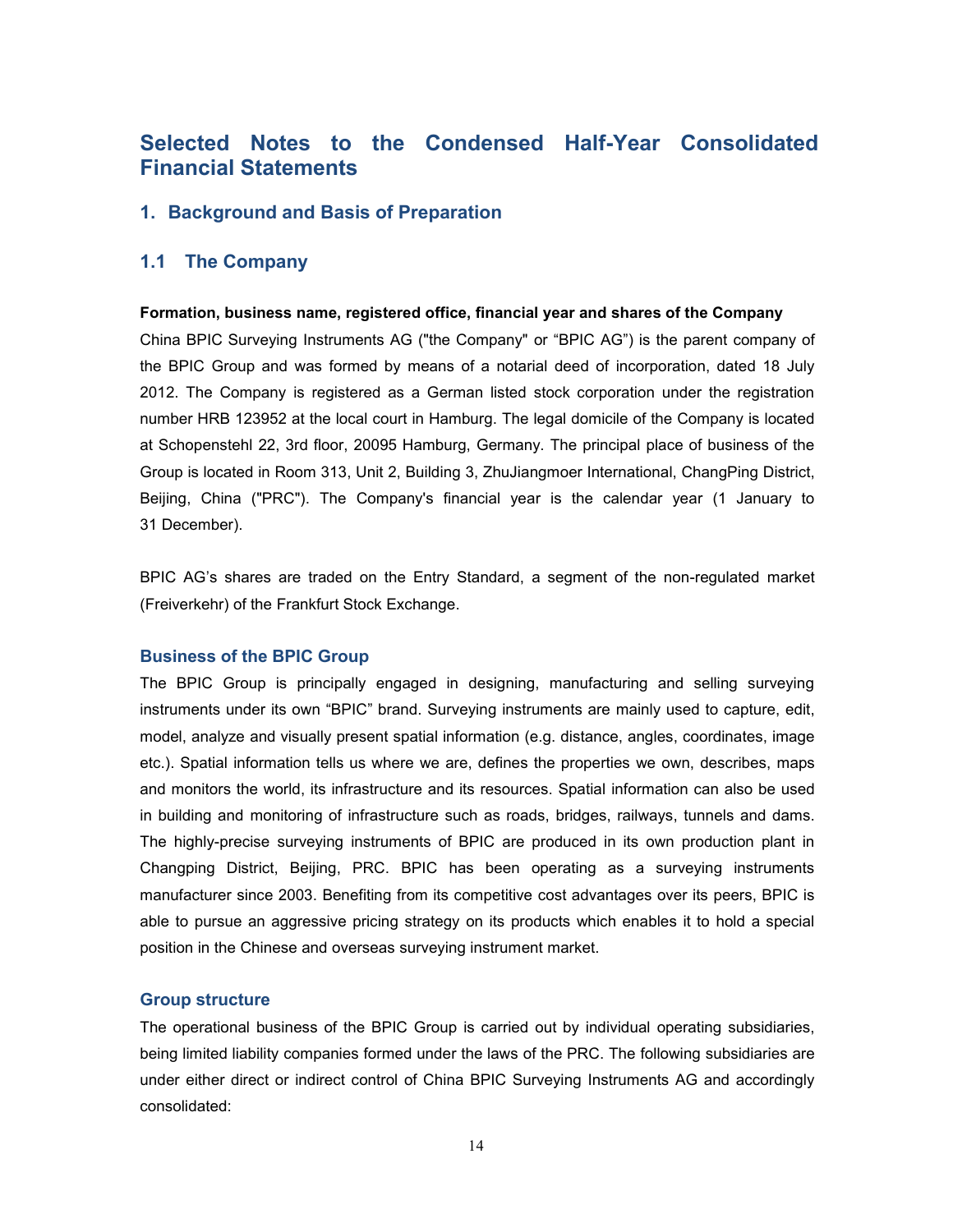| Name of<br>company                                          | <b>Owner-</b><br>ship | <b>Country of</b><br>incorporation | Type of<br>legal entity         | <b>Particulars of</b><br>issued and<br>paid-up<br>capital | <b>Principal</b><br>activities                                                |
|-------------------------------------------------------------|-----------------------|------------------------------------|---------------------------------|-----------------------------------------------------------|-------------------------------------------------------------------------------|
| China BPIC Surveying<br>Instruments<br>Company Limited      | 100%                  | Hong Kong                          | Limited<br>liability<br>company | Registered<br>capital of<br>HKD1.000                      | Investment<br>holding                                                         |
| <b>Beijing Precise</b><br>Instruments<br>Company Limited    | 100%                  | <b>PRC</b>                         | Limited<br>liability<br>company | Registered<br>capital of<br>RMB500.000                    | Manufacturing<br>and distribution<br>of surveying<br>instruments<br>equipment |
| Boxin Dingsheng<br>Software Technology<br>(Beijing) Limited | 100%                  | <b>PRC</b>                         | Limited<br>liability<br>company | Registered<br>capital of<br>RMB100.000                    | Research<br>and development<br>of software and<br>sales of software           |

BPIC HK is an intermediate holding company for the Group's operating entity Beijing Precise Instruments Company Limited ("BPIC PRC") and Boxin Dingsheng Software Technology (Beijing) Limited ("Boxin Dingsheng") and holds all the shares of BPIC PRC, which also holds all shares of Boxin Dingsheng. China BPIC Surveying Instruments AG also holds 100% of the shares in China BPIC Surveying Instruments Company Limited. ("BPIC HK").

Dividends to be paid by the Chinese subsidiaries generally have to be approved by Chinese government bodies. In addition, dividends are only payable if Chinese statutory reserves satisfy the relating legal requirements. Cash transfers from China require a formal approval from the State Administration of Foreign Exchange ("SAFE").

# **1.2 Basis of preparation of the consolidated financial statements**

The Consolidated Financial Statements of the BPIC Group for the reporting period ending 31 December 2013 have been prepared in accordance with International Financial Reporting Standards (IFRS) and as issued by the International Accounting Standards Board (IASB), London, United Kingdom, and the interpretations of the International Financial Reporting Standards Interpretations Committee (IFRSIC), in so far as these have been adopted by the European Union (EU) in effect at the closing date. Sec. 315a Para. 1 of the German Commercial Code has been considered.

The Consolidated Financial Statements of BPIC Group are drawn up in Euros. Amounts are stated in thousands of Euros (€ thousand or k€) except where otherwise indicated. Because the calculations of the individual items included are based on the full figures, rounding differences may occur where amounts are shown in thousands of Euros. The financial statements of the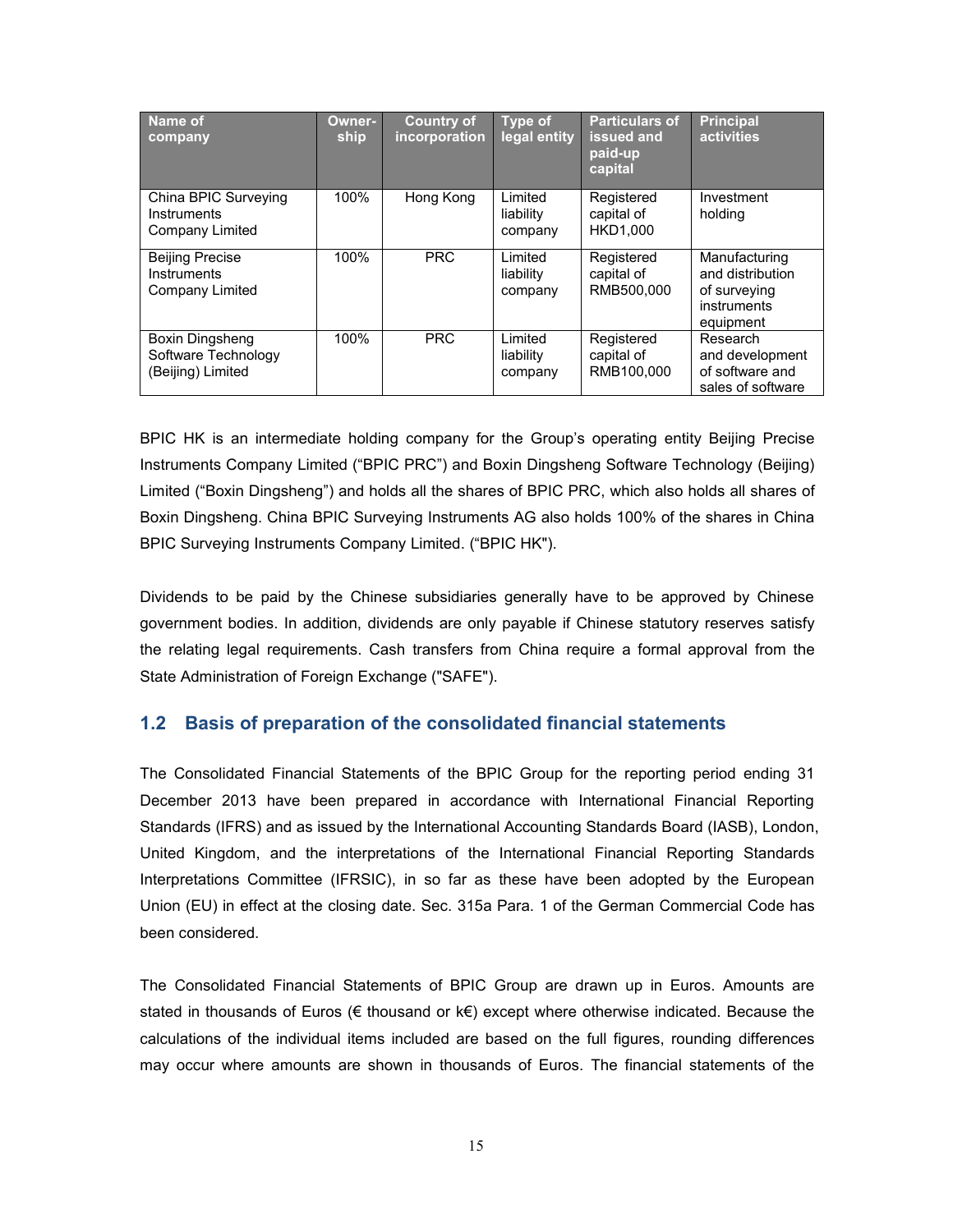individual consolidated companies are prepared as of the closing date for the Group financial statements.

The Consolidated Financial Statements for the reporting period ended 31 December 2013 (including comparative information relating to the accounting year 2012) were approved and authorized for issue by the Management Board as at 3 September 2014. They were approved by the Supervisory Board on its meeting as at 3 September 2014.

The consolidated financial statements were generally prepared using the historical cost convention. The balance sheet is divided into non-current and current assets and liabilities in accordance with IAS 1. Assets and liabilities which are due within one year are classified as current. In accordance with IAS 12, deferred tax assets/deferred tax liabilities are presented as non-current assets or liabilities. The consolidated statement of comprehensive income was prepared using the cost of sales method.The items presented are disclosed and explained separately in the notes.

The significant accounting policies and measurement bases that have been applied in the preparation of these Consolidated Financial Statements as of 30 June 2014 are summarised below.

With the exception of the changes in the accounting policies as set out below, the Consolidated Financial Statements have been prepared in accordance with the accounting policies adopted in the Consolidated Financial Statements for the period ended 30 June 2014.<br>An overview of new standards, amendments and interpretations applicable for the first time in the

2013 financial year is given in **Note 1.3**.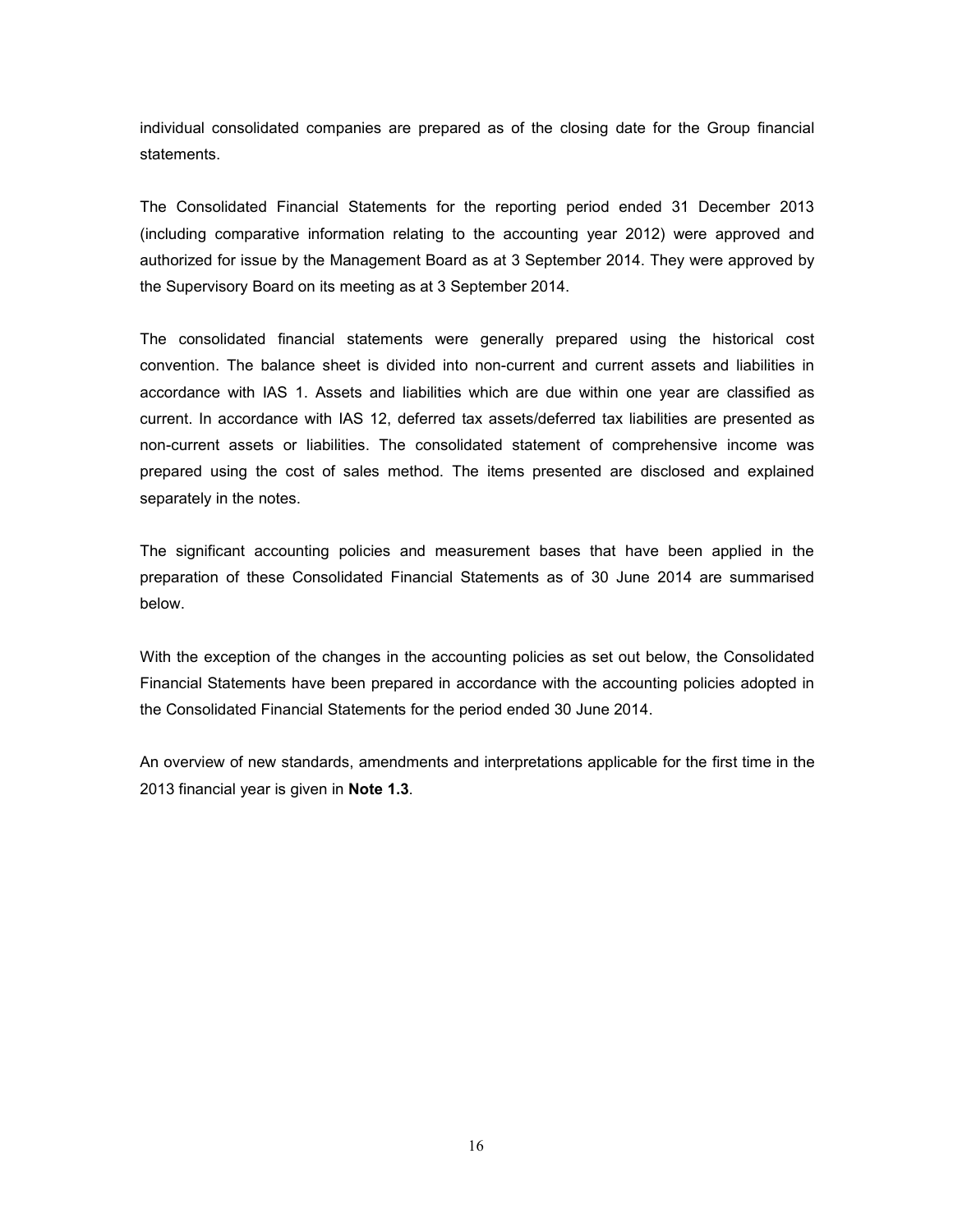# **1.3 Standards, Interpretations and Amendments to Standards applicable for the first time in the 2013 financial year**

The Group has applied the following standards and interpretations of the IASB as well as its changes or revisions for the first time in the 2013 reporting period:

| IFRS 1 (Amendments)            | Severe Hyperinflation and Removal of Fixed Dates for first time<br>Adopters |
|--------------------------------|-----------------------------------------------------------------------------|
| IAS 12 (Amendments)            | Deferred tax: Recovery of Underlying Assets                                 |
| IAS 1 (Amendments)             | Presentation of Items of Other Comprehensive Income                         |
| IAS 19 (Amendments)            | Employee benefits                                                           |
| IFRS 1 (Amendments)            | Government Loans                                                            |
| <b>IFRS 13</b>                 | Fair Value Measurement                                                      |
| <b>IFRIC Interpretation 20</b> | Stripping Costs in the Production Phase of a Surface Mine                   |
| IFRS 7 (Amendments)            | Disclosures - Offsetting Financial Assets and Financial Liabilities         |
| Annual Improvements to IFRSs   |                                                                             |
| 2009-2011 cycle                |                                                                             |

No material effect arose on the consolidated statement of financial position, consolidated statement of cash flows or consolidated statement of comprehensive income of the BPIC Group.

# **1.4 Published but not yet applied Standards, Interpretations and Amendments**

At the time of preparation of the Group consolidated financial statements, the following standards and interpretations of the IASB as well as their changes and revisions had either not been endorsed by the European Union or were not compulsorily applicable in the 2013 financial year, and were therefore not applied by the BPIC Group:

| Standard                   | Text                                        | First time application<br>in the EU |
|----------------------------|---------------------------------------------|-------------------------------------|
| IFRS 10                    | <b>Consolidated Financial Statements</b>    | 1 January 2014                      |
| IFRS 11                    | Joint Arrangements                          | 1 January 2014                      |
| IFRS 12                    | Disclosures of Interests in other entities  | 1 January 2014                      |
| <b>IAS 27</b>              | <b>Separate Financial Statements</b>        | 1 January 2014                      |
| <b>IAS 28</b>              | Investments in Associates and Joint         | 1 January 2014                      |
|                            | Ventures                                    |                                     |
| IAS 32 (Amendments)        | Presentation - Offsetting Financial Assets  | 1 January 2014                      |
|                            | and Financial Liabilities                   |                                     |
| IAS 36 (Amendments)        | Recoverable Amount Disclosures for Non-     | 1 January 2014                      |
|                            | <b>Financial Assets</b>                     |                                     |
| IAS 39 (Amendments)        | Novation of Derivatives and Continuation of | 1 January 2014                      |
|                            | Hedge Accounting                            |                                     |
| <b>Transition Guidance</b> | Amendments to IFRS 10, IFRS 11 and          | 1 January 2014                      |
|                            | IFRS 12                                     |                                     |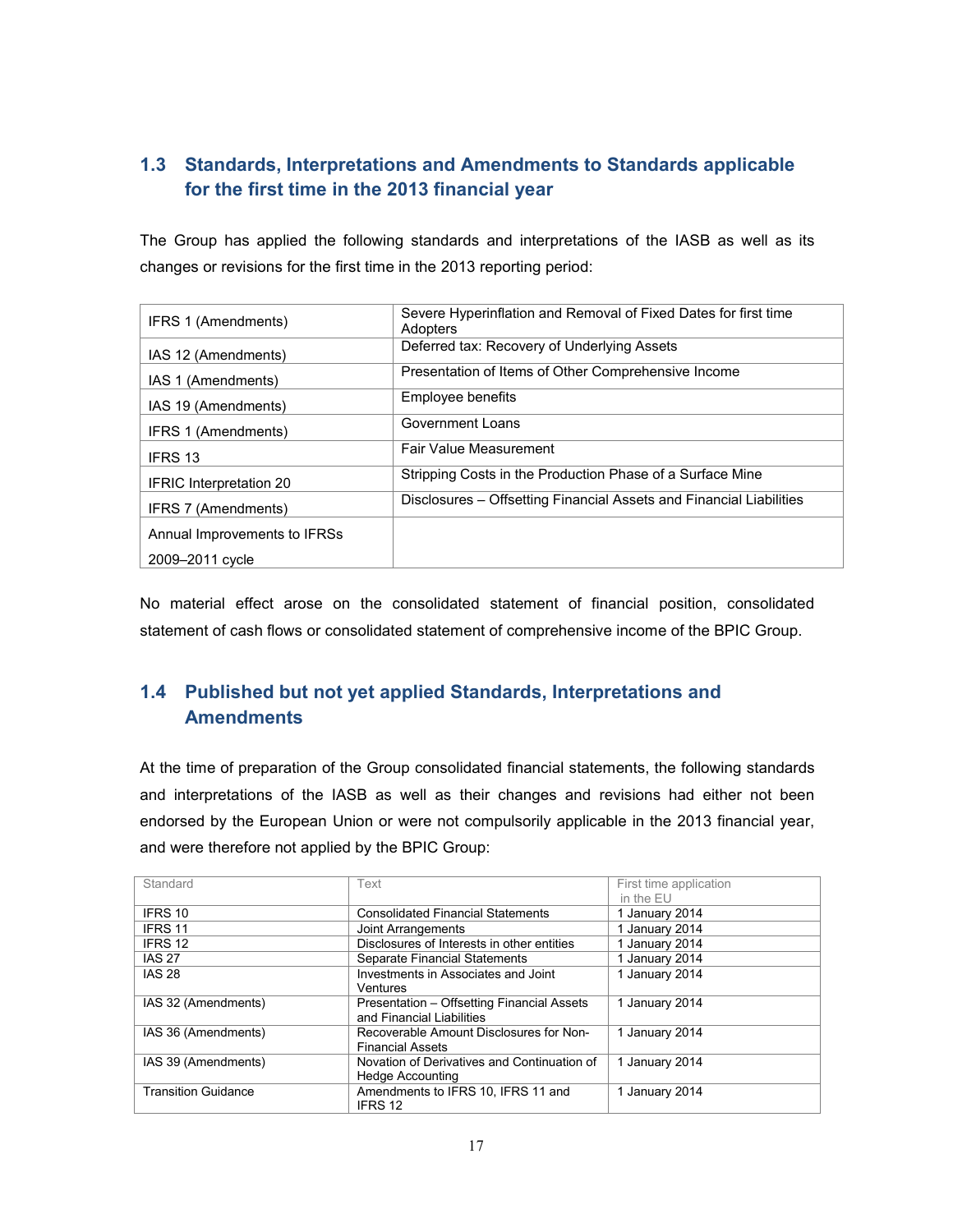| Amendments to IFRS 10, IFRS 12<br>and IAS 27        | <b>Investment Entities</b>                                                              | 1 January 2014       |
|-----------------------------------------------------|-----------------------------------------------------------------------------------------|----------------------|
| IFRS 9                                              | Financial Instruments and Subsequent<br>Amendments (Amendments to IFRS 9 and<br>IFRS 7) | yet to be determined |
| IAS 19 (Amendments) Defined<br><b>Benefit Plans</b> | <b>Employee Contributions</b>                                                           | yet to be determined |
| IFRS 14                                             | <b>Regulatory Deferral Accounts</b>                                                     | yet to be determined |
| IFRIC 21                                            | Levies                                                                                  | yet to be determined |
| Annual Improvements to IFRSs<br>$2010 - 2011$ cycle |                                                                                         | yet to be determined |
| Annual Improvements to IFRSs                        |                                                                                         | yet to be determined |
| 2011 - 2013 Cycle                                   |                                                                                         |                      |

The aforementioned standards and interpretations are to be applied in the Consolidated Financial Statements of the BPIC Group from the 2014 financial year or later. Aside from additional or modified disclosure requirements BPIC Group currently expects from the first-time application of these standards, interpretations and amendments only marginal effect on the consolidated financial statements.

# **1.5 Basis of consolidation**

The Group financial statements consolidate those of the parent company and all of its subsidiary undertakings drawn up to 30 June 2014. Subsidiaries are all entities over which the parent company has the power to control the financial and operating policies. All subsidiaries have an annual reporting date of 31 December.

Consistent accounting and valuation policies are applied for like transactions and events in similar circumstances. The inter-group business relations correspond to the third party comparison, if not stated otherwise.

All inter-group balances, transactions, income and expenses, including provisional results from inter-group transactions are fully eliminated. Insofar as allowances for the shares of subsidiaries included or inter-Group receivables were recognized in single-entity financial statements, these are reversed in the course of consolidation. Subsidiaries are fully consolidated from the date of acquisition or foundation, being the date on which the Group obtains control, and continue to be consolidated until the date such control ceases.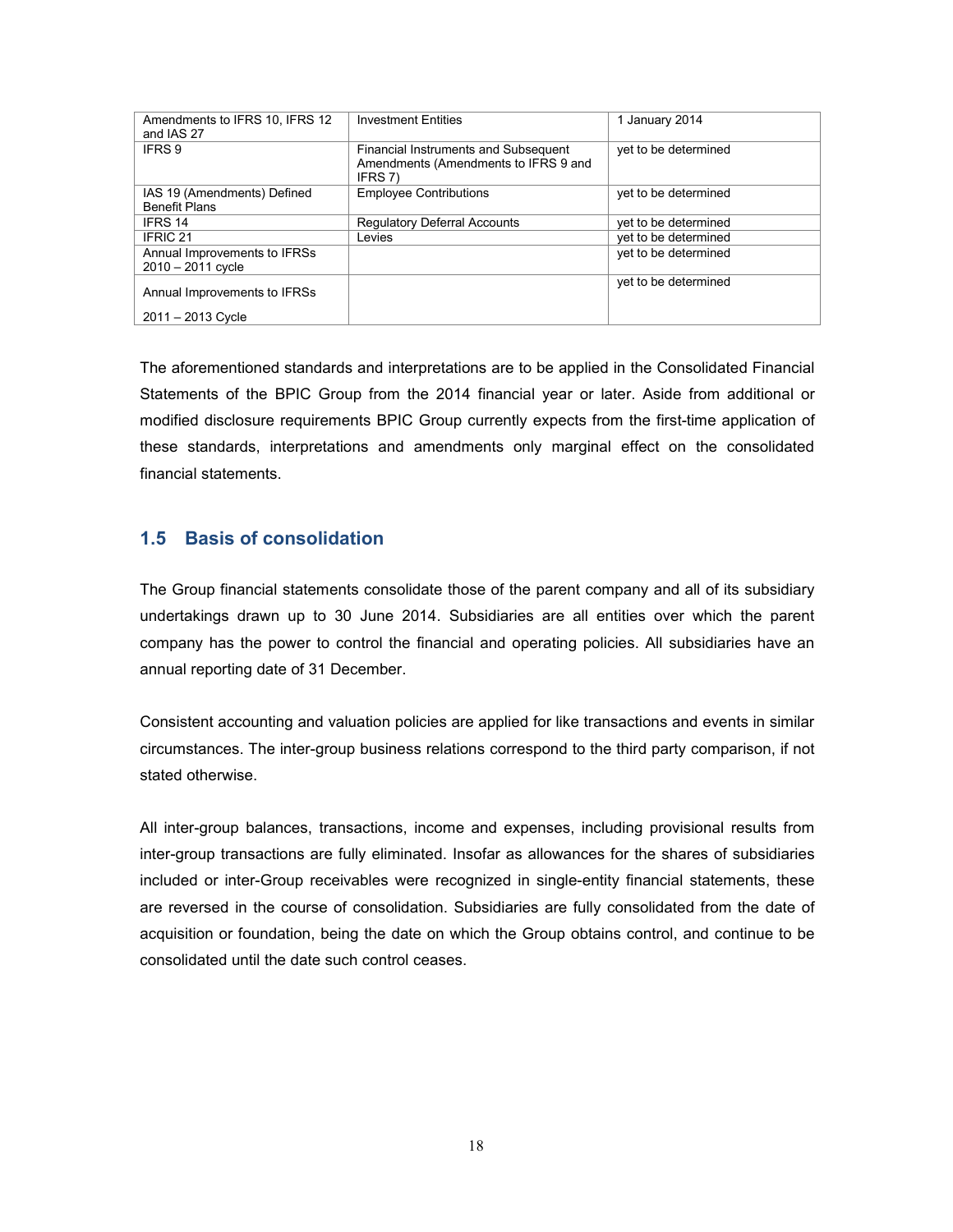# **1.6 Functional and presentation currency**

#### **a) Functional currency**

The functional currency for all of the Group's companies is Renminbi (RMB). Sales and major costs of providing goods and ongoing services, including most of the operating expenses are stated and invoiced almost exclusively in RMB.

#### **b) Foreign currency transactions**

Transactions in foreign currencies are measured in the respective functional currency of the combined entities and are recorded, on initial recognition, in the functional currency at the approximate exchange rates current as at their respective transaction dates. Monetary assets and liabilities denominated in foreign currencies are translated at the closing rate of exchange applicable as of the balance sheet date. Non-monetary items that are measured in terms of historical cost in a foreign currency are translated using the exchange rates as of the date of the initial transactions. Non-monetary items measured at fair value in a foreign currency are translated using the exchange rates at the date when their respective fair values are determined.

Exchange differences arising from the settlement of monetary items or on translating monetary items at the balance sheet date are recognized in the Statement of Comprehensive Income except for exchange differences arising on monetary items that form part of the Group's net investment in foreign subsidiaries. These are recognized initially without effect on profit and loss in the statement of other comprehensive income and as a separate component of equity (foreign currency translation reserve) in the consolidated balance sheet. Only on disposal of the subsidiary are they recognized in the consolidated Statement of Comprehensive Income.

#### **c) Foreign currency translation**

The presentation currency of the Group is Euro as the parent company is a German Stock Corporation listed in Germany. The results and statements of financial position of the combined entities are translated from Renminbi (or HKD), the functional currency of all entities of the Group, into Euro as follows:

| Development of exchange rates<br>$(1 \notin$ foreign currency rate) |            |           | Average rate | <b>Ending rate</b> |           |
|---------------------------------------------------------------------|------------|-----------|--------------|--------------------|-----------|
|                                                                     | ISO-Code   | 30/6/2014 | 30/06/2013   | 30/6/2014          | 30/6/2013 |
| Chinese Yuan or RMB                                                 | CNY        | 8.4531    | 8.2034       | 8.4962             | 8.0515    |
| Hong Kong-Dollar                                                    | <b>HKD</b> | 10.6270   | 10.1937      | 10.6044            | 10.1937   |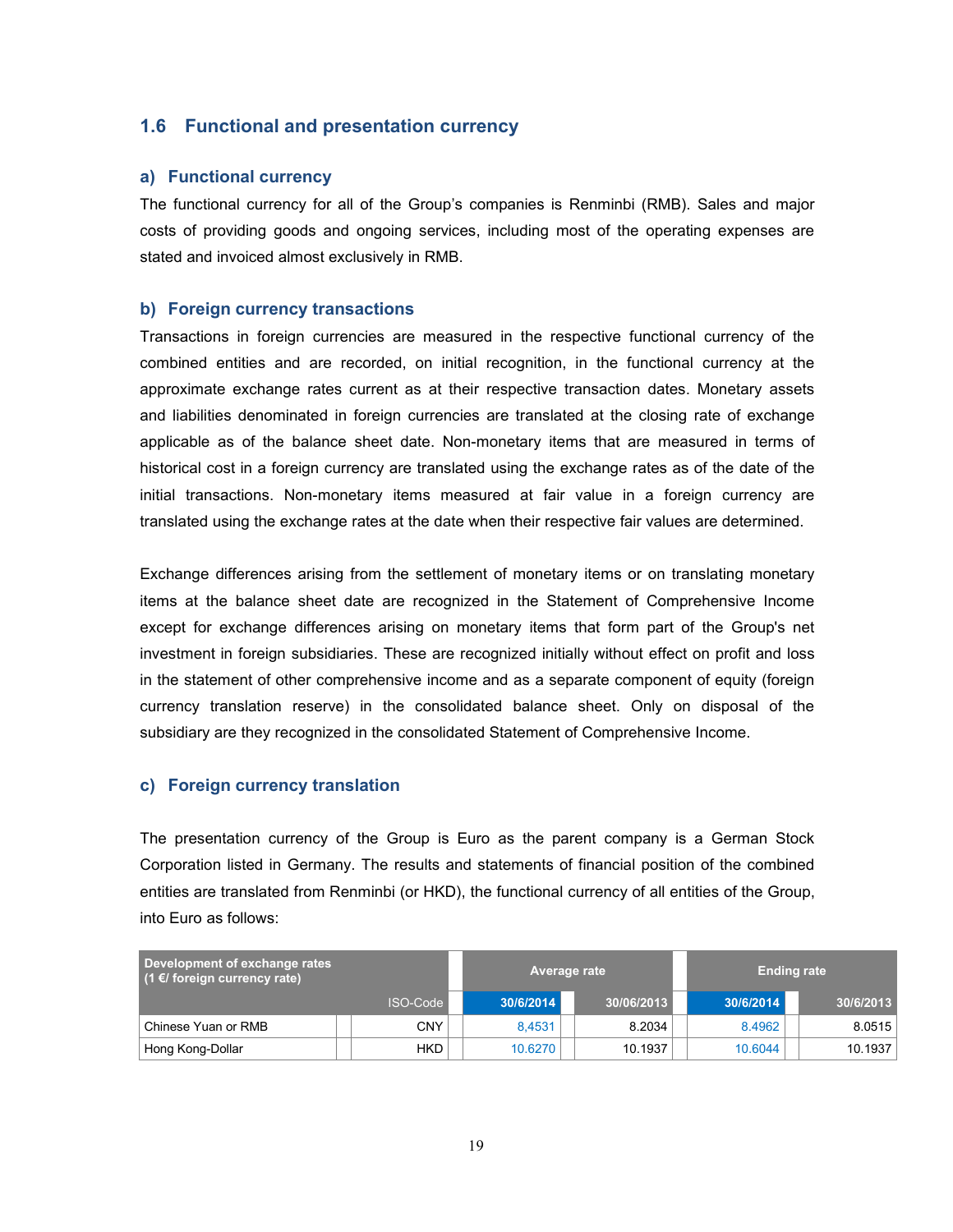Assets and liabilities for each balance sheet are presented at the closing rate ruling as of the balance sheet date. Income and expenses are translated at annual average exchange rates, which are approximations to the exchange rates as of the date of transactions.

All resulting exchange differences are recognized without effect on profit and loss in other comprehensive income in the currency translation reserve, a separate component of equity.

# **1.7 Significant accounting estimates and judgments**

The preparation of financial statements in accordance with the IFRSs as adopted by the EU requires management to exercise judgment in the process of applying the accounting policies. It also requires the use of accounting estimates and assumptions that affect the reported amounts of assets and liabilities and disclosure of contingent assets and liabilities at the date of the financial statements and the reported amount of revenue and expenses during the reporting period.

The following estimates which have a significant risk of causing a material adjustment to the carrying amount of assets and liabilities are disclosed below:

# **a) Allowance for trade receivables**

Trade receivables are recorded at the invoiced amount and given their short duration do not bear interest. The allowance for doubtful receivables is the Group's best estimate of the amount of probable credit losses in the Group's existing accounts receivables.

Management uses judgment to determine the allowance for doubtful receivables, which are supported by the historical write-off credit history of the customers and repayment records.

The Group reviews its allowance for doubtful receivables at least monthly. Account balances are charged against the allowance after all means of collection have been exhausted and the potential for recovery is considered remote. Actual results could differ from estimates.

In some cases allowances for trade receivables are recognized using allowance accounts. Whether a default risk is recognized via an allowance account or directly by writing off the receivable depends on the estimated probability of default and the extent to which this estimate is considered reliable.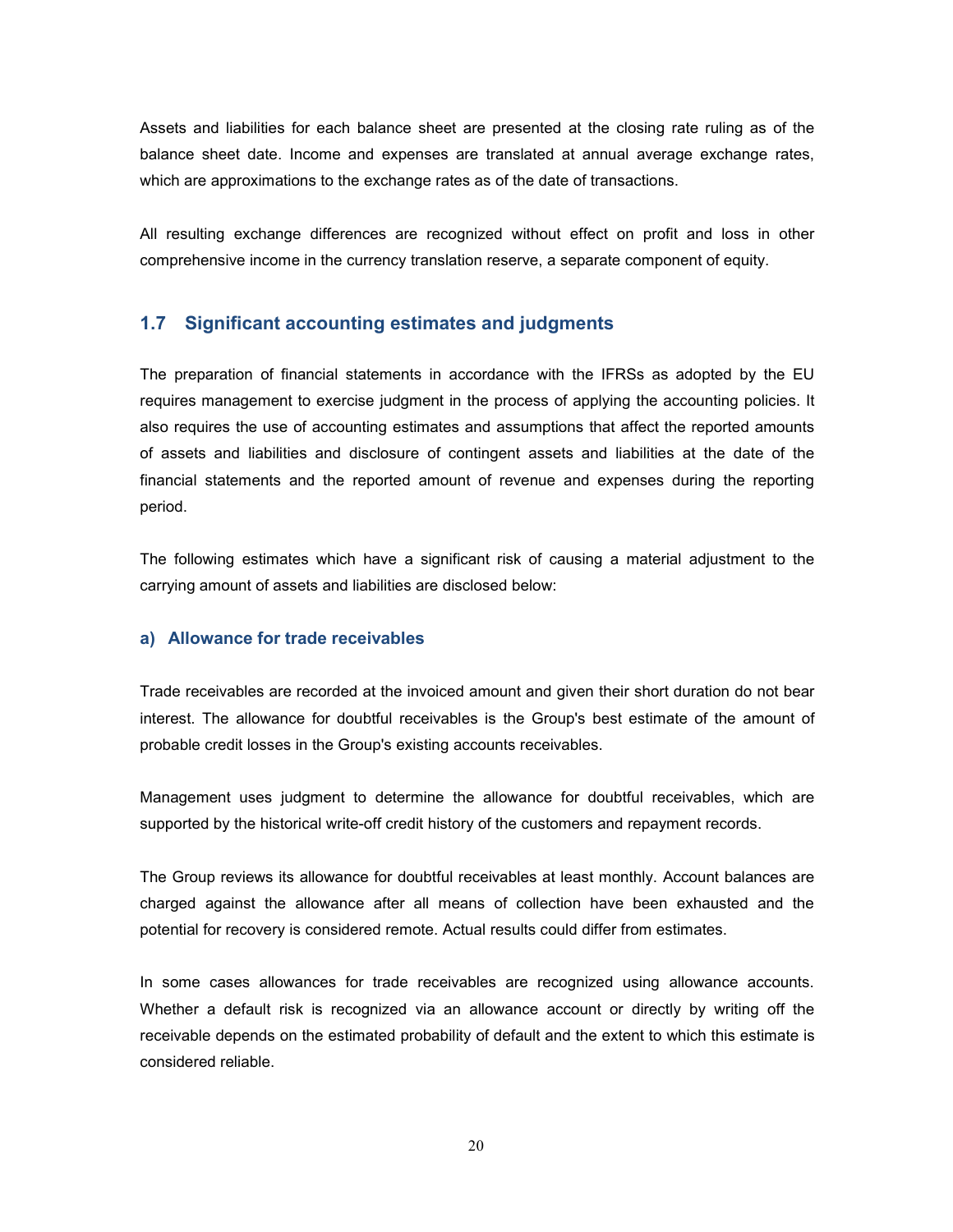The carrying amount of allowance for doubtful receivables was k€ 32 (2012: k€ 0).

# **b) Amortization and Depreciation of intangible assets, property, plant and equipment**

The cost of software and equipment used for the manufacturing process is amortized or depreciated on a straight-line basis over its estimated useful life. The management estimates the useful life of the software to be between 3 and 6 years and of the equipment to be between 3 and 10 years, according to life expectations in comparable industries. As changes in the expected level of usage and technological developments could affect the economic useful life and the residual value of these assets, future amortization charges could be revised.

Although these estimates are based on management's best knowledge of current events and actions, differences between the actual results and estimates cannot be excluded.

#### **c) Provision for warranty**

The Group generally offers two year warranties for its products. Management estimates the related costs based on historical claims information. Although these estimates are based on management's best knowledge of current events and actions, actual results may differ from these estimates.

# **1.8 Intangible assets**

#### **a) Software**

Acquired software and licences are capitalised on the basis of cost incurred to acquire and bring it to the intended condition of use, as well as other costs relating to this. Direct expenditure, which can enhance or extend the performance of the software or licences and which can be measured reliably, is recognized as a capital improvement and added to the original cost of the software or licences. Costs associated with maintaining the software are recognized as expense as incurred.

Software and licences are stated at cost less accumulated amortisation and any impairment losses. The costs are amortised using a straight line method over its estimated useful life of three to ten years. Amortisation has been charged to cost of sales and administrative / other expenses.

# **b) Research and development costs**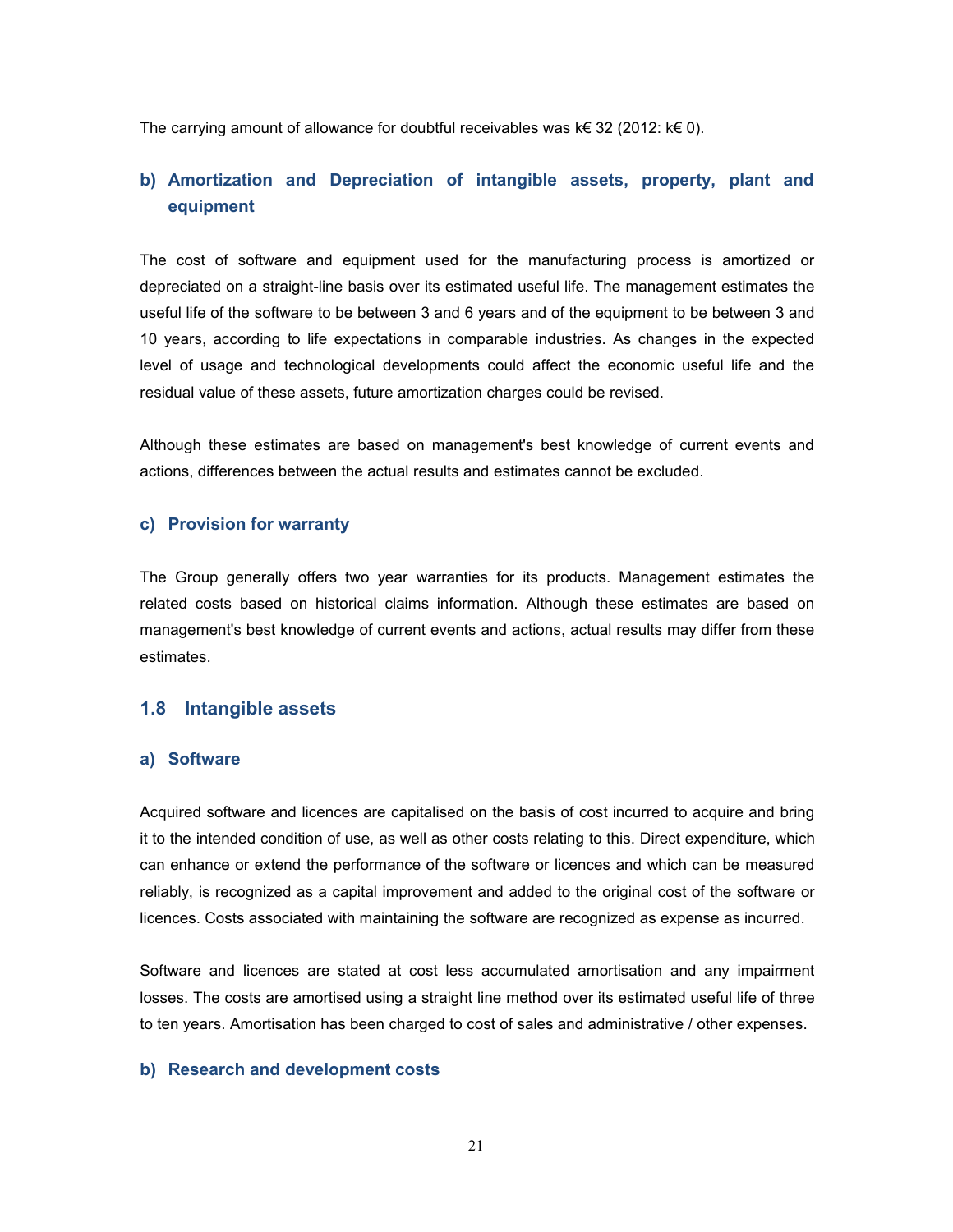Research costs, if any, are expensed in the period in which they incur. Development costs are only capitalized if all the cumulative recognition criteria listed in IAS 38 are fulfilled, if the research phase can be clearly distinguished from the development phase and if the costs arising can be directly allocated to the individual project phases. No development costs were capitalized as per IAS 38 because the relevant criteria were not met. In particular, it is impossible to distinguish clearly between research and development activities due to countless interdependencies (circular process).

All intangible assets have a definite useful life.

# **1.9 Property, plant and equipment**

Property, plant and equipment are recorded at cost, less accumulated depreciation and impairment losses if any.

Depreciation is charged to write off the costs of the assets over their estimated useful lives, using the straight-line method, as follows:

| <b>Plant and Machinery</b>    | 10 years  |
|-------------------------------|-----------|
| Computer and office equipment | 3-5 vears |
| Furniture and fixtures        | 5 years   |

The residual values, useful life and depreciation method are reviewed at each financial year-end to ensure that the amount, method and period of depreciation are consistent with previous estimates and the expected pattern of consumption of the future economic benefits embodied in the items of property, plant and equipment. The carrying values of property, plant and equipment are reviewed for impairment when events or changes in circumstances indicate that the carrying value may not be recoverable.

The gain or loss arising from the disposal or retirement of an item of equipment is determined as the difference between the sales proceeds and the carrying amount of the asset and is recognised in profit or loss.

# **1.10 Impairment of non-financial assets**

At each reporting date, the Group assesses whether there is an indication that an asset may be impaired. If any such indication exists, or an annual impairment test for an asset is required, the Group makes an estimate of the asset's recoverable amount.

An asset's recoverable amount is the higher of an asset's or cash-generating unit's fair value less costs to sell and its value in use and is determined for an individual asset, unless the asset does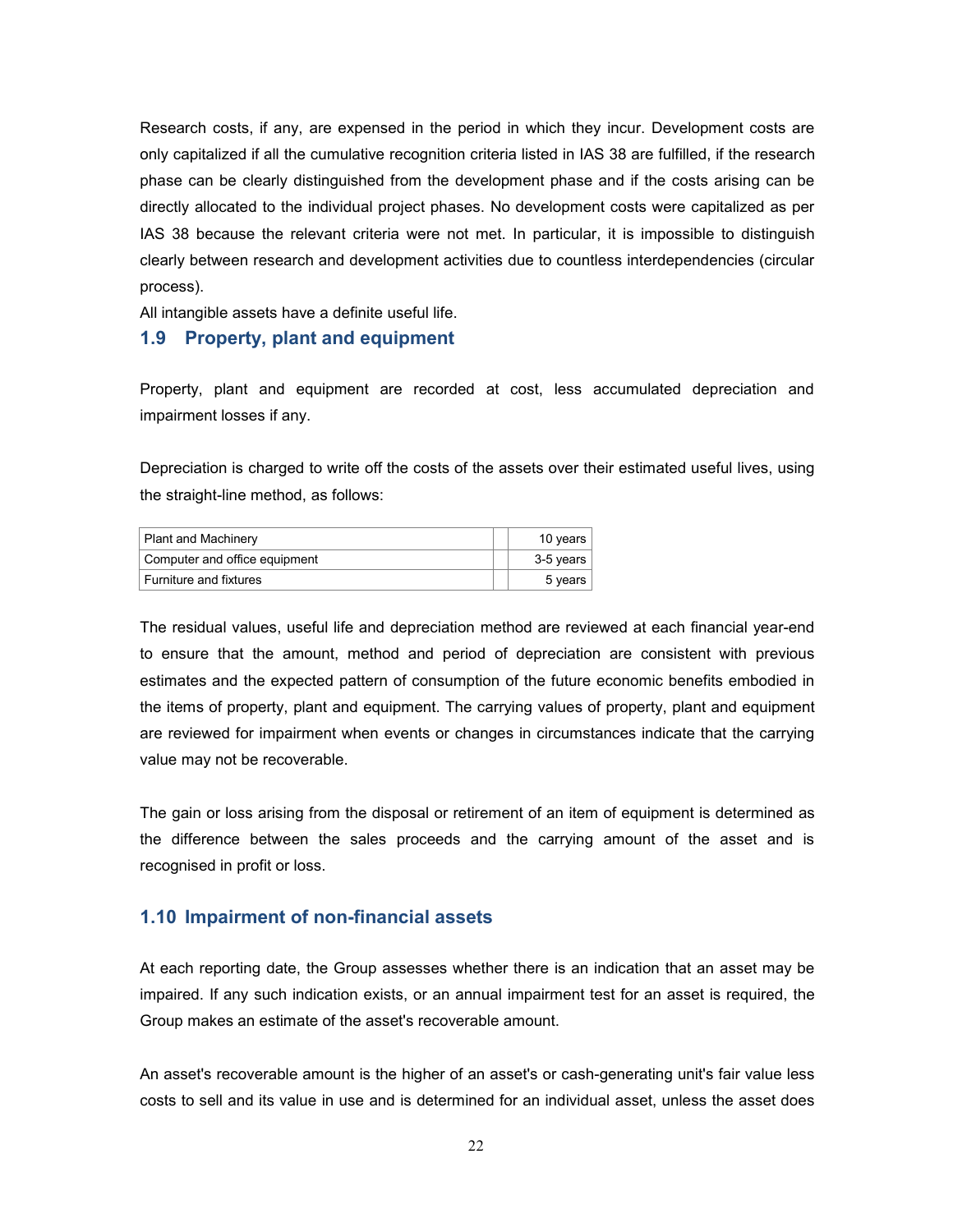not generate cash inflows that are largely independent of those from other assets or groups of assets. In assessing value in use, the estimated future cash flows are discounted to their present value using a pre-tax discount rate that reflects current market assessments of the time value of money and the risk specific to the asset. Where the carrying amount of an asset exceeds its recoverable amount, the asset is considered impaired and is written down to its recoverable amount.

As assessment is made at each reporting date as to whether there is any indication that previously recognized impairment losses recognized for an asset other than goodwill may no longer exist or may have decreased. If such an indication exists, the recoverable amount is estimated. A previously recognized impairment loss is reversed only if there has been a change in the estimates used to determine the asset's recoverable amount since the last impairment loss is recognized. If that is the case, the carrying amount of the asset is increased to its recoverable amount. That increased amount cannot exceed the carrying amount that would have been determined, net of depreciation, had no impairment loss been recognized for the asset in previous years. Reversal of an impairment loss is recognized in the consolidated statement of comprehensive income. After such a reversal, the depreciation charge is adjusted for future periods to allocate the asset's revised carrying amount, less any residual value, on a systematic basis over its remaining useful life.

# **1.11 Inventories**

Inventories are valued at the lower of acquisition and production costs or the net realizable value as follows:

| Raw materials                          | Purchase cost on a weighted average basis                                                                                                         |
|----------------------------------------|---------------------------------------------------------------------------------------------------------------------------------------------------|
| Finished goods and work-<br>in-process | Costs of direct materials and labor and a proportion of manufacture overheads based on normal<br>operating capacity but excluding borrowing costs |

Net realizable value is the estimated selling price in the ordinary course of business less estimated costs of completion and the estimated selling costs.

**Financial assets and financial liabilities are measured subsequently as described below:**

# **a) Financial assets**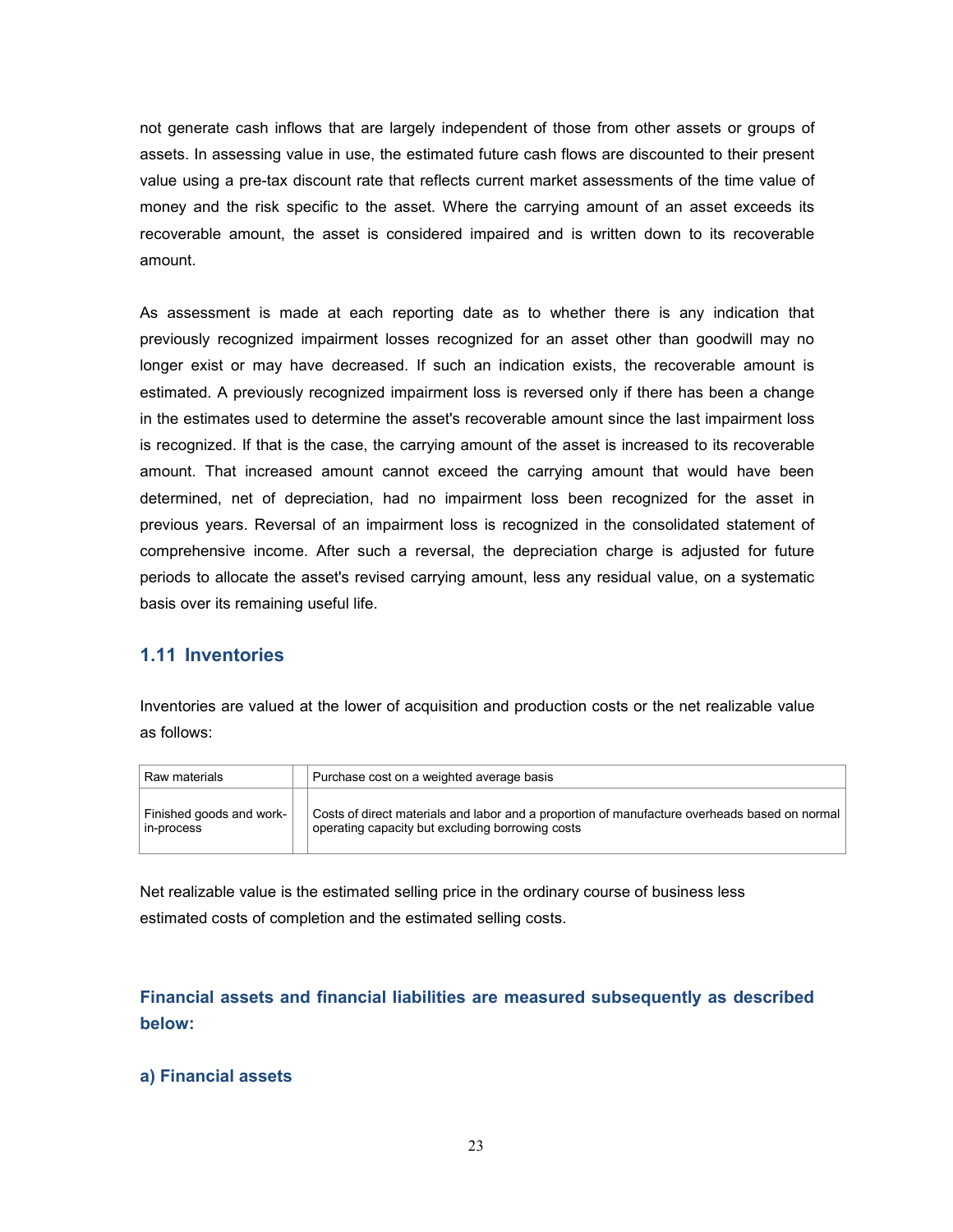Financial assets are classified into different categories determining their subsequent measurement. The Group holds only financial assets of the category loans and receivables (including cash and cash equivalents).

Loans and receivables are non-derivative financial assets with fixed or determinable payments that are not quoted in an active market. After initial recognition these are measured at amortised cost using the effective interest method, less provision for impairment. Discounting is omitted where the effect of discounting is immaterial. The Group's cash and cash equivalents, trade receivables and most other receivables and amounts due from related parties fall into this category of financial instruments. All loans and receivables are subject to review for impairment at least at each reporting date. When there is any objective evidence that a financial asset or a group of financial assets is impaired, the amount of the loss is determined and written off. Individually significant receivables are considered for impairment when they are past due or when other objective evidence is received that a specific counterparty will default. Receivables that are not considered to be individually impaired are reviewed for impairment in groups, which are determined by reference to the industry and region of the counterparty and other available features of shared credit risk characteristics.

#### **b) Financial Liabilities**

The Group`s financial liabilities include trade and other payables.

Financial liabilities are measured subsequently at amortised cost using the effective interest method. Gains are recognized in the statement of comprehensive income when it is evident that payment will not be necessary.

All interest-related charges and, if applicable, changes in an instrument's fair value that are reported in the statement of comprehensive income are included within "finance cost" or "finance income".

# **1.12 Trade and other receivables**

Trade and other receivables do not bear interest. They are recognized at the originalamount less an allowance for any uncollectible amounts. The allowance for doubtful receivables is the Group`s best estimate of the amount of probable credit losses in the Group`s existing accounts receivable. Management uses judgment to determine the allowance for doubtful receivables which is supported by historical repayment records of the customers.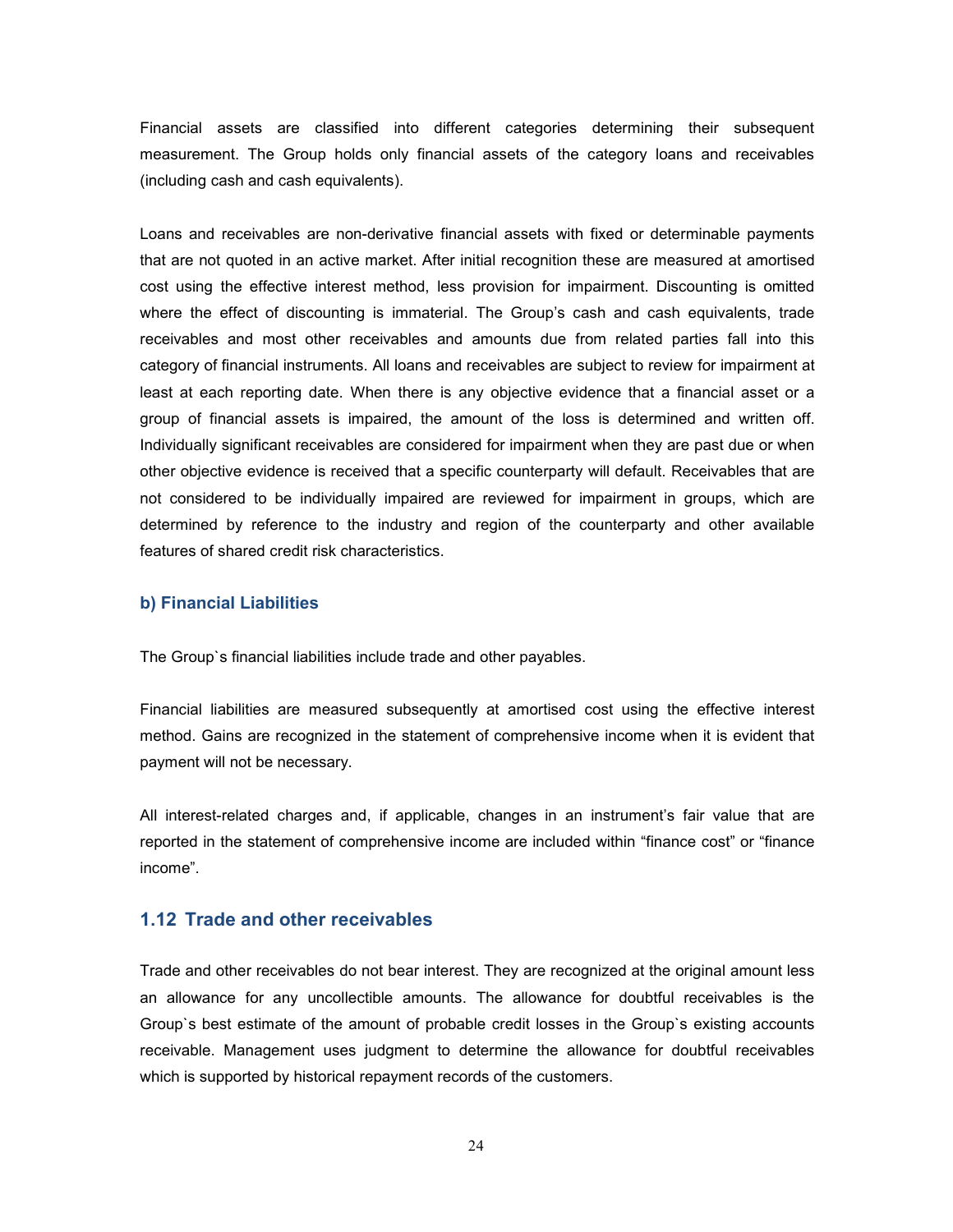## **1.13 Cash and cash equivalents**

Cash and cash equivalents comprise cash in hand, bank deposits with a maturity of up to three months and short-term highly liquid investments that are readily convertible to known amounts of cash and which are subject to an insignificant rise of changes in value. These are carried at their nominal amount.

For the purpose of providing security on the issue of bank acceptance bills BPIC Group is required to deposit cash into restricted accounts with its bankers. The restrictions on bank deposits are normally removed on settlement of the underlying bank acceptance bills.

#### **1.14 Capital and Reserves**

Share capital represents the nominal value of shares that have been issued by China BPIC Surveying Instruments AG.

The management board is authorized to increase the share capital of the Company with the consent of the supervisory board until 17 July 2017 once or several times by up to  $\epsilon$  2,577,323 by the issue of up to 2,577,323 new nil par value bearer shares for cash or non-cash consideration. With the approval of the supervisory board, the management board is also authorized, under certain circumstances, to exclude the pre-emption rights of the existing shareholders. Until as at 31 December 2013, the company has not used the authorized share capital so that the authorized share capital amounted to EUR 2,577,323 as at 31 December 2013.

Capital reserves include any premiums received on the issue of share capital. Any transaction costs associated with the issuing of shares have been deducted from capital reserve, net of any related income tax benefits.

Chinese statutory reserves arise from the requirement under PRC law for one subsidiary to transfer 10% of the annual net profit as reported in their PRC statutory financial statements to the statutory reserve in each year, unless this reserve has reached 50% of the company´s registered capital. This statutory reserve can be used for loss compensation or for a capital increase as long as the reserve does not fall below 25% of the paid-in capital.

# **1.15 Provisions**

Provisions are recognized when the Group has a present obligation (legal or factual) where, as a result of a past event, it is probable that an outflow of resources embodying economic benefits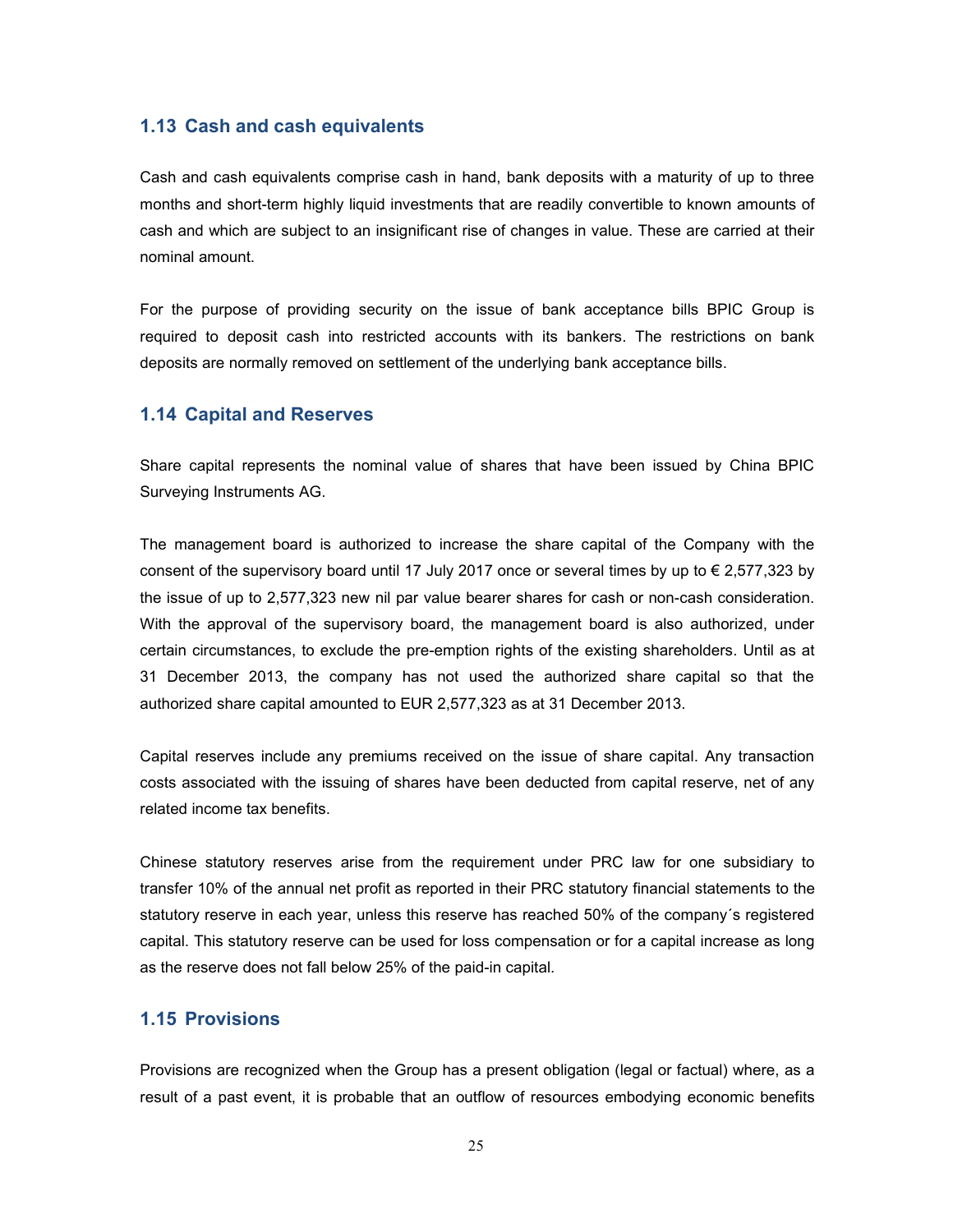will be required to settle the obligation and a reliable estimate can be made of the amount of the obligation. Where the Group expects some or all of a provision to be reimbursed, the reimbursement is recognized as a separate asset but only to the extent the reimbursement is virtually certain.

If the provisions are long term, they are discounted using a current pre-tax rate that reflects the risks specific to the liability. Where discounting is used, the increase in the provision due to the passage of time is recognized as a finance cost. As at 30 June 2014 all provisions are classified as current as they are due to reach maturity within a year.

Provisions are reviewed at each balance sheet date and adjusted to reflect the current best estimate of the obligation. If it is no longer probable that an outflow of resources embodying economic benefits will be required to settle the obligation, the provision is reversed.

# **1.16 Operating lease**

Where the Group makes use of assets under operating leases, payments made under the leases are recognized in the income statement on a straight-line basis over the term of the lease.

# **1.17 Revenue recognition**

Revenue is generally recognized to the extent that it is probable that economic benefits will flow to the Group and can be reliably measured. All intra-group transactions are excluded from the revenue of the consolidated group.

#### **a) Sales of goods**

Revenue from sale of goods is recognized upon the transfer of significant risk and rewards of ownership to the customer, which generally coincides with delivery and acceptance of the goods sold. Revenue is not recognized to the extent where there are significant uncertainties regarding recovery of the consideration due, associated costs or the possible return of goods. Sale of goods represents the invoiced amount of delivered goods net of discounts, returns and value added tax.

#### **b) Sales of service**

Sales of services (i.e. processing services under ODM businesses) are recognized in the accounting period in which the services are rendered, by reference to completion of the specific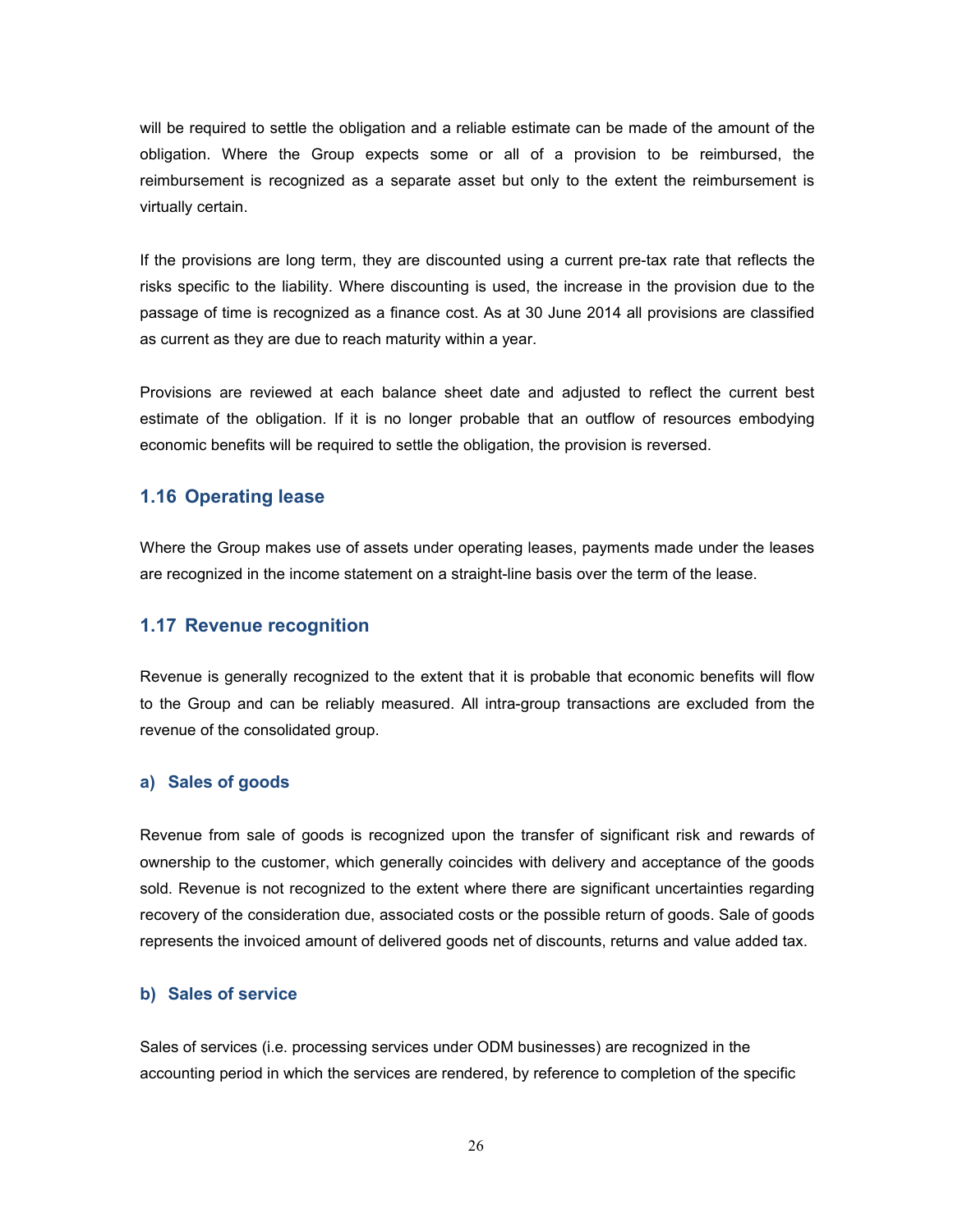transaction assessed on the basis of the actual service provided as a proportion of the total services to be provided.

# **1.18 Pension scheme**

The Group participates in national pension schemes as defined by the laws of the respective judicial area. Contributions to national pension schemes are recognized as an expense in the period in which the related service is performed.

# **1.19 Taxation**

Income tax for the financial year comprises current and deferred tax. Income tax is recognized in the Statement of Comprehensive Income except for the extent that relates to items recognized directly in equity. None of these have been accounted for directly in equity as at balance sheet date or in the previous year.

Deferred tax is recognized on temporary differences between the carrying amounts of assets and liabilities in the financial statements and their corresponding tax bases. Deferred tax assets and liabilities are generally accounted for all taxable temporary differences to the extent they are recognizable.

Deferred tax assets and liabilities, if any, are measured at the tax rates that are expected to be applicable in the year the asset is realized or the liability is settled. Deferred tax assets and liabilities, are offset if a legally enforceable right exists to set offcurrent tax assets against current tax liabilities and the deferred taxes relate to income taxes levied by the same tax authority.

The carrying amount of deferred tax assets is revised at each balance sheet date and reduced to the extent that it is no longer probable that sufficient taxable profits will be available to allow all or part of the deferred income tax asset to be utilized. Unrecognized deferred tax assets are reassessed at each balance sheet date and are recognized to the extent that it has become probable that future taxable profits will allow the deferred tax asset to be recovered.

# **1.20 Earnings per Share**

Earnings per share for 30 June 2014 amounted to € 0.20 (30 June 2013:  $∈$  0.24). The basis for the calculation is the profit after tax attributable to the owners of BPIC AG (the legal parent) as the numerator. The earnings per share are determined on the basis of the weighted average of the outstanding common stock. The number of outstanding shares used for basic earnings per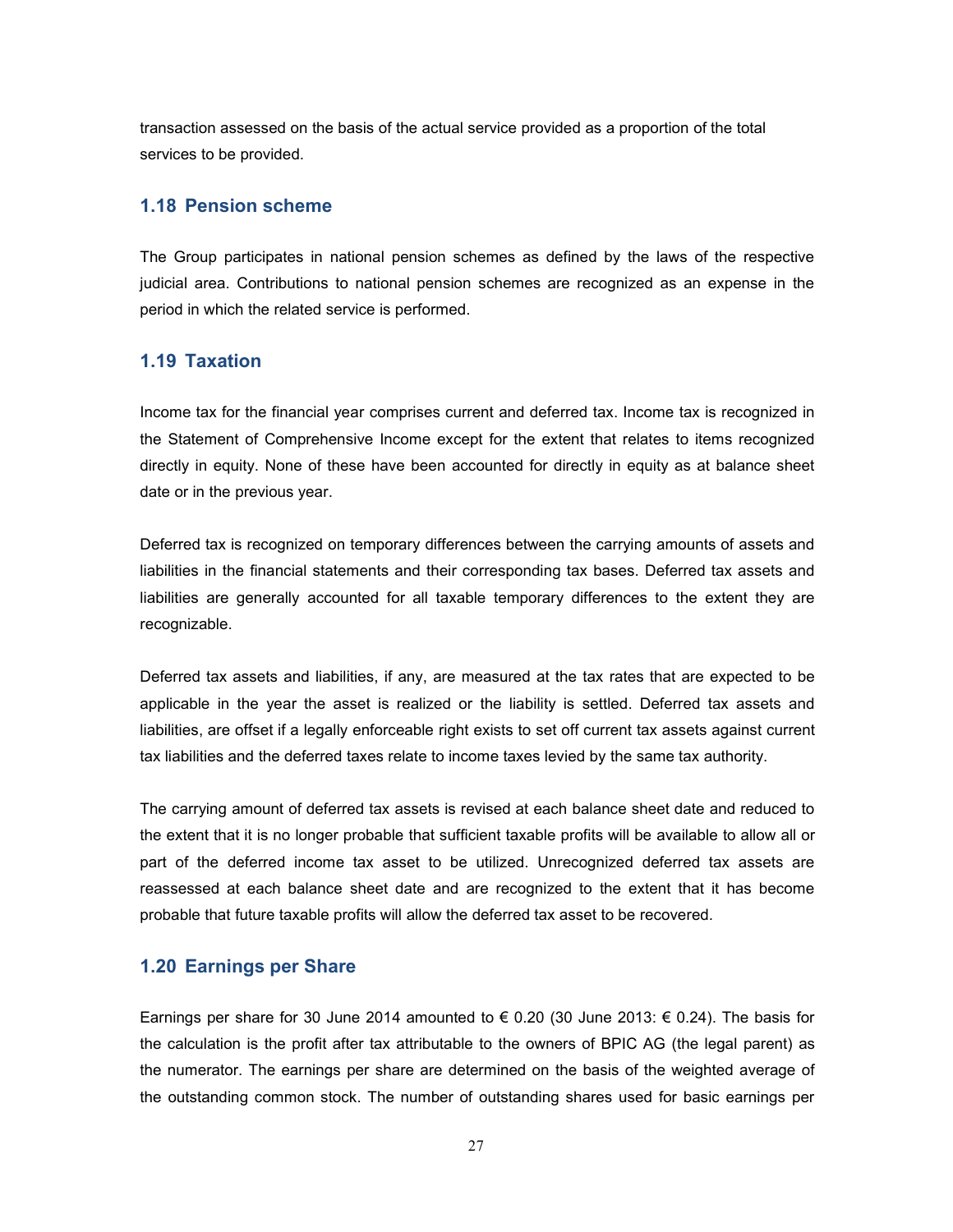share for the six months period ended 30 June 2014 and 2013 amounted to 5,154,646 shares. Basic and diluted earnings per share are the same.

| in $k \in$                                  | 30 June 2014 | 30 June 2013 |
|---------------------------------------------|--------------|--------------|
| Calculation of earnings per share           |              |              |
|                                             |              |              |
| Result attributable to owners of the parent | 1.007.568    | 1,215,740    |
| Average number of shares                    | 5,154,646    | 5,154,646    |
| Basic and diluted earnings per share        | 0.20         | 0.24         |

# **2. Segment Reporting**

# **2.1 Segment information**

Operating segments are identified on the basis of the internal reporting which is regularly reviewed by the chief operating decision maker. The operating business is reported separately according to the nature of the products, with each representing a strategic business unit. The segments are managed on the basis of gross return on sales as well as by orders received and the order backlog.

# **a) Business segment**

The Group's operating businesses are organized into two business segments:

- Branded Products: The Branded product business is selling and distributing own branded products, which comprised Electronic Theodolite (2 models), Laser Electronic Theodolite, Electronic Total Station and Construction Cross-Line Laser (2 models).
- ODM Products: ODM business represents designing and manufacturing services of components related to surveying instruments and software to other surveying instruments companies in accordance with their specifications and requirements

# **b) Geographical business**

The Group's contract partners and customers are all based in the People's Republic of China ("PRC") and all of its services to date have been provided in the PRC. In addition nearly all identifiable assets of the Group are located in the PRC. Therefore all revenues from external customers are attributed to the PRC.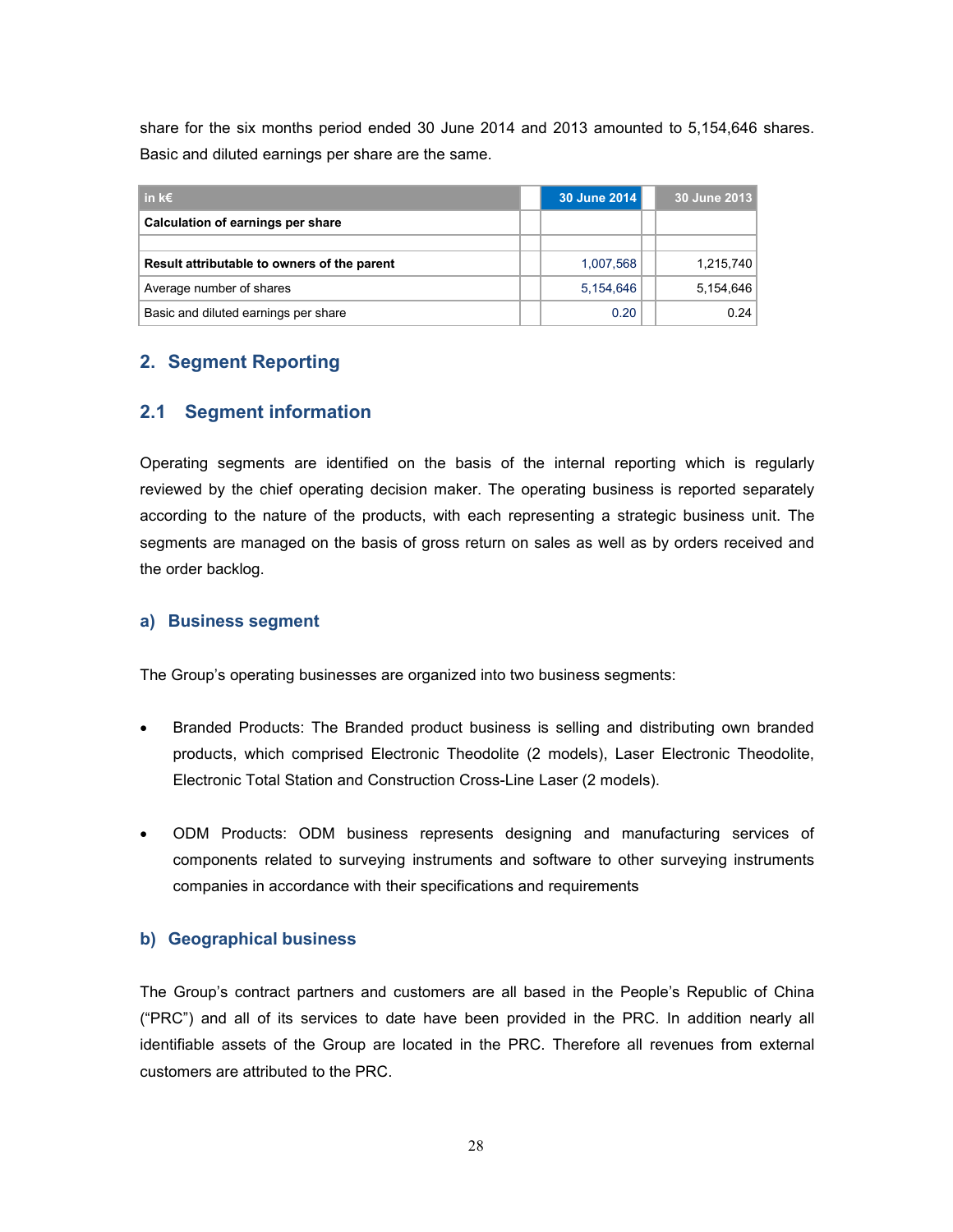# **c) Allocation basis**

Revenue and cost of sales are directly attributable to the segments. The figures presented for the Group's reportable segment are reconciled to the Group's key financial figures as presented in the consolidated financial statements.

The following table presents revenue and results information regarding the Group's business segments for the financial period ended 30 June 2014. All revenues in the total amount of k€ 3,156 (30 June 2013: k€ 3,344) are from external customers.

|                                                          | <b>•Branded Product Business</b> |                          |  | <b>.ODM Business</b>     |  |                          |  | Group     |           |          |
|----------------------------------------------------------|----------------------------------|--------------------------|--|--------------------------|--|--------------------------|--|-----------|-----------|----------|
| in $k \in$                                               | 30/6/2014                        | 30/6/2013                |  | 30/6/2014                |  | 30/6/2014                |  | 30/6/2014 | 30/6/2013 |          |
| Revenues                                                 | 2,576                            | 2,834                    |  | 580                      |  | 510                      |  | 3,156     |           | 3,344    |
| Cost of sales                                            | (1, 176)                         | (1, 152)                 |  | (258)                    |  | (271)                    |  | (1,434)   |           | (1, 423) |
| <b>Total gross profit</b><br>from reportable<br>segments | 1,400                            | 1,682                    |  | 322                      |  | 239                      |  | 1,722     |           | 1,921    |
| Gross profit margin<br>$(\% )$                           | 54.3%                            | 59.4%                    |  | 55.6%                    |  | 46.8%                    |  | 54.6%     |           | 57.4%    |
| <b>Segment assets</b>                                    | 16,329                           | 12,865                   |  | 50                       |  | 98                       |  | 16,379    |           | 12,963   |
| Unallocated assets                                       | ٠                                | $\overline{\phantom{0}}$ |  | $\overline{\phantom{a}}$ |  | $\overline{\phantom{0}}$ |  | 129       |           | 143      |
| Group assets                                             | 16,329                           | 12,865                   |  | 50                       |  | 98                       |  | 16,508    |           | 13,106   |

# **2.2 Segments**

# **3. EVENTS AFTER THE REPORTING PERIOD**

There is no significant event after the balance sheet date up to the date of this report.